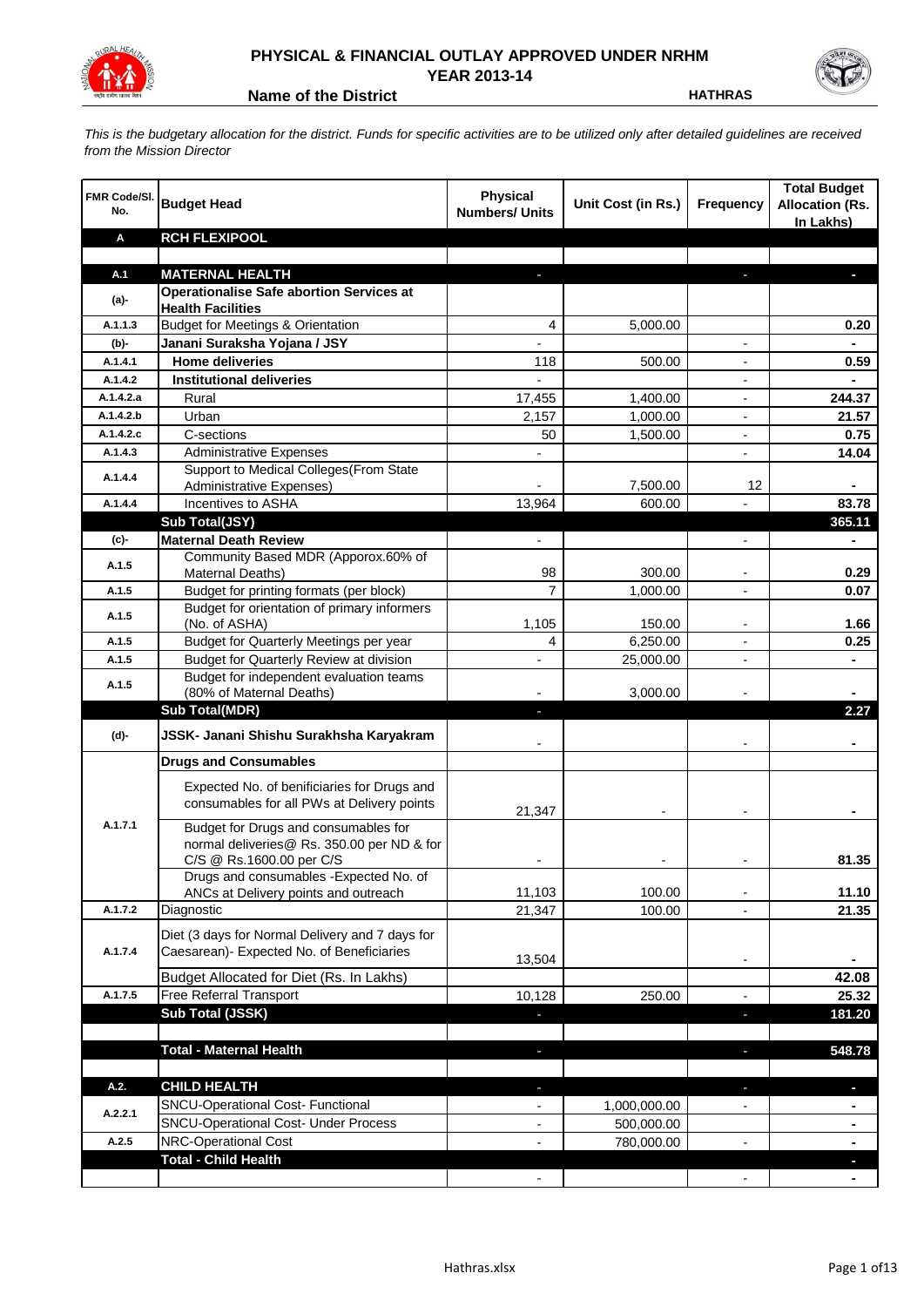| FMR Code/SI.<br>No. | <b>Budget Head</b>                                                                                                                                                                                                                                                                                            | Physical<br><b>Numbers/ Units</b> | Unit Cost (in Rs.) | <b>Frequency</b>              | <b>Total Budget</b><br><b>Allocation (Rs.</b><br>In Lakhs) |
|---------------------|---------------------------------------------------------------------------------------------------------------------------------------------------------------------------------------------------------------------------------------------------------------------------------------------------------------|-----------------------------------|--------------------|-------------------------------|------------------------------------------------------------|
| A.3                 | <b>FAMILY PLANNING</b>                                                                                                                                                                                                                                                                                        | $\overline{\phantom{a}}$          |                    | $\blacksquare$                | o,                                                         |
| A.3.1               | <b>Terminal/Limiting Methods</b>                                                                                                                                                                                                                                                                              |                                   |                    |                               |                                                            |
| A.3.1.1             | Orientation workshop, dissemination of<br>manuals on FP standards & quality<br>assurance of sterilisation services, fixed day<br>planning meeting                                                                                                                                                             | 1                                 | 25,000.00          | -                             | 0.25                                                       |
| A.3.1.2             | Female Sterilisation Camps Proposed                                                                                                                                                                                                                                                                           | 98                                | 2,000.00           |                               | 1.96                                                       |
| A.3.1.3             | NSV Camps Proposed                                                                                                                                                                                                                                                                                            | 2                                 | 3,500.00           |                               | 0.07                                                       |
| A.3.1.4             | <b>Compensation for Female Sterilisation</b>                                                                                                                                                                                                                                                                  | 2,900                             | 1,000.00           | $\overline{\phantom{0}}$      | 29.00                                                      |
| A.3.1.5             | Compensation for male sterilization/NSV<br>Acceptance                                                                                                                                                                                                                                                         | 28                                | 1,500.00           |                               | 0.42                                                       |
| A.3.1.6             | Orientation Workshop on accreditation of<br>private providers to provide sterilization<br>services                                                                                                                                                                                                            | 1                                 | 10,000.00          | $\overline{a}$                | 0.10                                                       |
| A.3.2               | <b>Spacing Methods</b>                                                                                                                                                                                                                                                                                        |                                   |                    | $\overline{a}$                | $\blacksquare$                                             |
| A.3.2.2             | IUD services at health facilities (including<br>fixed day services at Sub Centres-L1)                                                                                                                                                                                                                         | 10                                | 3,000.00           | $\overline{\phantom{a}}$      | 0.30                                                       |
| A.3.2.3             | IUD services at health facilities (including<br>fixed day services at Sub Centre-L1 ) No. of<br><b>IUCD</b> insertions                                                                                                                                                                                        |                                   | 20.00              |                               |                                                            |
| A.3.3               | POL for Family Planning/ Others (including<br>additional mobility support to surgeon's team<br>if req)-Budget given according to total nos.<br>of Female Sterilization Camps.                                                                                                                                 | 98                                | 1,000.00           |                               | 0.98                                                       |
| A.3.5.2             | <b>Performance rewards</b>                                                                                                                                                                                                                                                                                    |                                   |                    |                               |                                                            |
|                     | Division level: Rs. 11.25 Lakh @ Rs.<br>62,500/- per division (Rs.20,000 for 1st, Rs.<br>15,000 for 2nd and Rs. 10,000 for 3rd<br>position for best performing tubectomy<br>surgeon at each division, Rs. 15,000 for<br>best performing NSV surgeon, and Rs.2000/-<br>for best SN and Rs.500/- for best ANM). |                                   | 62,500.00          |                               |                                                            |
| A.3.5.3             | World Population Day' celebration                                                                                                                                                                                                                                                                             |                                   |                    |                               |                                                            |
|                     | For District level activities                                                                                                                                                                                                                                                                                 | 1                                 | 100,000.00         | -                             | 1.00                                                       |
|                     | For Block level activities                                                                                                                                                                                                                                                                                    | $\overline{7}$                    | 10,000.00          | $\overline{\phantom{0}}$      | 0.70                                                       |
| A.3.5.4             | Other strategies/ activities                                                                                                                                                                                                                                                                                  |                                   |                    | $\overline{a}$                |                                                            |
| A.3.5.4.2           | Orientation of district nodal officers for<br>change in FP Beema Policy-No. of<br>Workshops                                                                                                                                                                                                                   | 1                                 | 10,000.00          |                               | 0.10                                                       |
|                     | <b>Total -Family Planning</b>                                                                                                                                                                                                                                                                                 | ٠<br>$\overline{\phantom{a}}$     |                    | ٠<br>$\overline{\phantom{a}}$ | 34.88                                                      |
| A.4                 | <b>ADOLESCENT REPRODUCTIVE AND</b><br><b>SEXUAL HEALTH / ARSH</b>                                                                                                                                                                                                                                             |                                   |                    | -                             |                                                            |
| A.4.1.4             | <b>Operating Expenses</b>                                                                                                                                                                                                                                                                                     |                                   |                    |                               |                                                            |
|                     | For Existing Clinics                                                                                                                                                                                                                                                                                          | $\blacksquare$                    | 2,500.00           | $12 \overline{ }$             |                                                            |
| A.4.2               | <b>School Health programme</b>                                                                                                                                                                                                                                                                                | $\blacksquare$                    |                    | $\frac{1}{2}$                 |                                                            |
| A.4.2.1             | Dissemination of Guidelines for School<br>Health Programme (14 Nos. for each Block<br>and 7 Nos. for District Level)                                                                                                                                                                                          | 105                               | 75.00              | $\mathbf 1$                   | 0.08                                                       |
| A.4.2.2             | Convergence Meeting at Block level (Twice<br>in a year)                                                                                                                                                                                                                                                       | 7                                 | 2,500.00           | 2                             | 0.35                                                       |
| A.4.2.3             | Mobility Support (For Block Level)                                                                                                                                                                                                                                                                            | 7                                 | 25,000.00          | 6                             | 10.50                                                      |
| A.4.3               | Other strategies/activities                                                                                                                                                                                                                                                                                   | $\overline{\phantom{a}}$          |                    |                               | ۰                                                          |
| A.4.3.2             | <b>Menstrual Hygiene</b>                                                                                                                                                                                                                                                                                      | $\overline{\phantom{a}}$          |                    | -                             | $\blacksquare$                                             |
|                     | No.of Blocks                                                                                                                                                                                                                                                                                                  |                                   |                    |                               |                                                            |
|                     | No.of ASHAs                                                                                                                                                                                                                                                                                                   | $\overline{\phantom{a}}$          |                    |                               |                                                            |
|                     | One Planning & Sensitization meeting at<br>Dist.level @Rs.5000/-meeting                                                                                                                                                                                                                                       |                                   | 5,000.00           |                               |                                                            |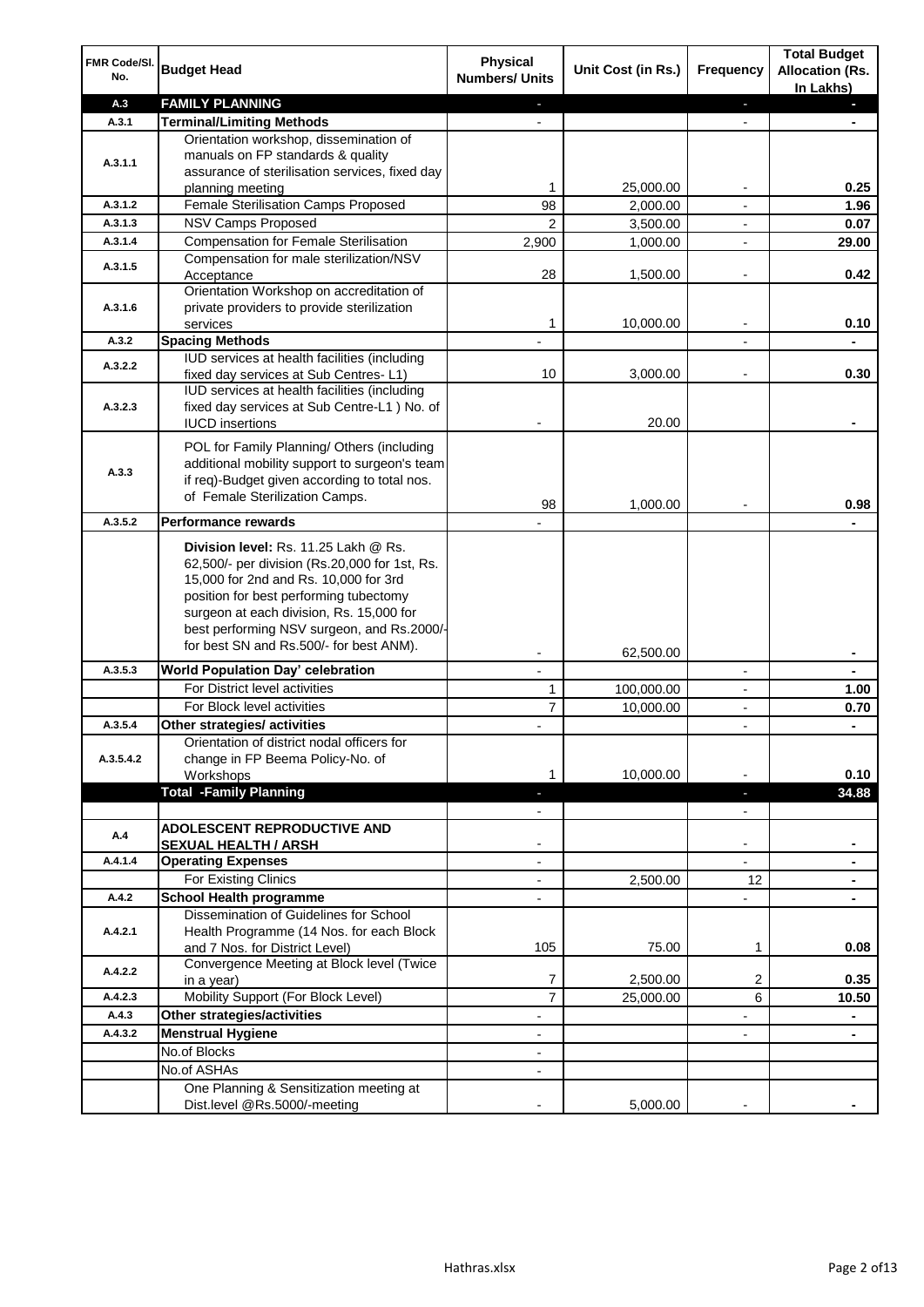| FMR Code/SI.<br>No.  | <b>Budget Head</b>                                                                                                                                        | <b>Physical</b><br><b>Numbers/ Units</b> | Unit Cost (in Rs.)     | Frequency                | <b>Total Budget</b><br><b>Allocation (Rs.</b><br>In Lakhs) |
|----------------------|-----------------------------------------------------------------------------------------------------------------------------------------------------------|------------------------------------------|------------------------|--------------------------|------------------------------------------------------------|
|                      | One Review & Refresher meeting at<br>Dist.level @Rs.5000/-meeting                                                                                         |                                          | 5,000.00               |                          |                                                            |
|                      | Reporting Register for District & Blocks                                                                                                                  |                                          |                        |                          |                                                            |
|                      | @Rs.30/-register                                                                                                                                          |                                          | 30.00                  |                          |                                                            |
|                      | Reporting Register for ASHA @Rs.30/-regist                                                                                                                |                                          | 30.00                  |                          |                                                            |
|                      | Storage Almirahs for District & Blocks<br>@Rs.5000/- Almirahs                                                                                             | $\blacksquare$                           | 5,000.00               | $\overline{\phantom{a}}$ |                                                            |
|                      | 2 Flex banner with hanging rod per                                                                                                                        |                                          |                        |                          |                                                            |
|                      | block/Dist.@Rs.500/-banner                                                                                                                                |                                          | 500.00                 |                          |                                                            |
|                      | <b>Sub-total ARSH</b>                                                                                                                                     |                                          |                        | a.                       | 10.93                                                      |
| A.5                  | <b>URBAN RCH (focus on Urban slums)</b>                                                                                                                   |                                          |                        |                          | н                                                          |
| A.5.2                | Human Resource for Urban Health                                                                                                                           |                                          |                        |                          |                                                            |
| A.5.2.1              | Doctors/Mos                                                                                                                                               | 1                                        | 36,000.00              | 6                        | 2.16                                                       |
| A.5.2.4              | <b>ANM</b>                                                                                                                                                | 1                                        | 9,900.00               | 6                        | 0.59                                                       |
| A.5.2.5<br>A.5.2.12  | <b>Staff Nurse</b><br>Sweeper cum Choukidar                                                                                                               | 1<br>$\mathbf{1}$                        | 16,500.00              | 6<br>6                   | 0.99                                                       |
| A.5.3                | Operating expenses for UHP and UHC                                                                                                                        |                                          | 4,950.00               |                          | 0.30<br>$\blacksquare$                                     |
|                      | Rent @7000/Month/Centre                                                                                                                                   | 1                                        | 7,000.00               | 6                        | 0.42                                                       |
|                      | Telephone Bills @ 1000/Month/Centre                                                                                                                       | $\mathbf{1}$                             | 1,000.00               | 6                        | 0.06                                                       |
|                      | Electricity Bills @ 1500/Month/Centre                                                                                                                     | $\mathbf{1}$                             | 1,500.00               | 6                        | 0.09                                                       |
|                      | Contingency @ 500/Month/Centre                                                                                                                            | $\mathbf{1}$                             | 500.00                 | 6                        | 0.03                                                       |
|                      | <b>Total- Urban Health</b>                                                                                                                                | $\overline{\phantom{a}}$                 |                        | F                        | 4.64                                                       |
|                      |                                                                                                                                                           |                                          |                        |                          | $\blacksquare$                                             |
| A.7                  | <b>PNDT Activities</b>                                                                                                                                    | $\blacksquare$                           |                        | ٠                        | ×.                                                         |
| A.7.1                | <b>Support to PC-PNDT Cells</b>                                                                                                                           | $\overline{\phantom{a}}$                 |                        | $\overline{\phantom{a}}$ | ۰                                                          |
|                      | <b>Divisional Level</b>                                                                                                                                   | $\blacksquare$                           |                        |                          | ۰                                                          |
|                      | Remuneration of Data Assistant (At Each<br>Division PC-PNDT Cell)                                                                                         |                                          | 17,000.00              | 12                       |                                                            |
|                      | Contingency for the operation of cell @<br>Rs.20000/-                                                                                                     |                                          | 20,000.00              | 1                        |                                                            |
|                      | One time office setup cost @ Rs.100000/-                                                                                                                  |                                          | 100,000.00             | 1                        |                                                            |
|                      | <b>District Level</b>                                                                                                                                     | $\blacksquare$                           |                        |                          |                                                            |
|                      | Remuneration of Data Entry Operator (At<br>Each District PC-PNDT Cell)                                                                                    | 1                                        | 10,000.00              | 12                       | 1.20                                                       |
|                      | Contingency for the operation of cell @<br>Rs.20000/-                                                                                                     | 1                                        | 20,000.00              | 1                        | 0.20                                                       |
|                      | One time office setup cost @ Rs. 50000/-                                                                                                                  | $\mathbf{1}$                             | 50,000.00              | 1                        | 0.50                                                       |
| A.7.2                | <b>Other PNDT activities</b>                                                                                                                              |                                          |                        |                          |                                                            |
| A.7.2.3              | Visit of division level inspection committees<br>(TA/DA of Additional Director will be<br>incurred from this amount) @ Rs.30000 for<br>10 visit in a year |                                          | 3,000.00               | 10                       |                                                            |
| A.7.2.8              | Orientation of members of the district<br>advisory committees at Division Levels (No.<br>of Workshops)                                                    | $\overline{\phantom{a}}$                 | 25,000.00              | 1                        |                                                            |
| A.7.2.10             | District Level Sensitization (No. of<br>Workshops)                                                                                                        |                                          | 10,000.00              | 1                        | 0.10                                                       |
|                      | <b>Total- PC-PNDT</b>                                                                                                                                     |                                          |                        |                          | 2.00                                                       |
|                      |                                                                                                                                                           |                                          |                        |                          |                                                            |
| A.8                  | <b>Human Resources</b>                                                                                                                                    |                                          |                        |                          | ÷.                                                         |
| A.8.1<br>A.8.1.1.1.f | <b>Contractual Staff &amp; Services</b><br>Honoraria for ANMs at Sub Centres                                                                              | 33                                       |                        | 6                        | 19.80                                                      |
| A.8.1.1.2.f          | Honoraria for Staff Nurses - SNCU                                                                                                                         |                                          | 10,000.00<br>16,500.00 | 6                        |                                                            |
| A.8.1.1.2.f          | Honoraria for Staff Nurses -NRC                                                                                                                           | ÷                                        | 16,500.00              | 6                        |                                                            |
| A.8.1.2.1            | Honoraria for Laboratory Technicians                                                                                                                      |                                          | 11,880.00              | 6                        |                                                            |
| A.8.1.3.5.d          | Honoraria for Paediatricians- Child Health                                                                                                                |                                          | 48,000.00              | 6                        |                                                            |
| A.8.1.3.7            | Honoraria for Dental Doctors                                                                                                                              | $\blacksquare$                           | 35,000.00              | 6                        |                                                            |
| A.8.1.5.8            | Honoraria for M.O.(Training Coordinators for<br>training NRCs/SNCUs)                                                                                      |                                          | 36,000.00              | 6                        |                                                            |
| A.8.1.7.2            | Honoraria for X-Ray Technicians                                                                                                                           | 1                                        | 11,800.00              | 6                        | 0.71                                                       |
| A.8.1.7.4            | <b>School Health Teams (Exclusively for SH)</b>                                                                                                           |                                          |                        |                          | ۰                                                          |
| A.8.1.7.4.a          | <b>Honoraria for Medical Officers</b>                                                                                                                     |                                          |                        |                          |                                                            |
|                      | No. of MBBS Doctors-Existing                                                                                                                              | 2                                        | 36,000.00              | 6                        | 4.32                                                       |
|                      | No. of MBBS Doctors-New                                                                                                                                   | 5                                        | 36,000.00              | $\overline{2}$           | 3.60                                                       |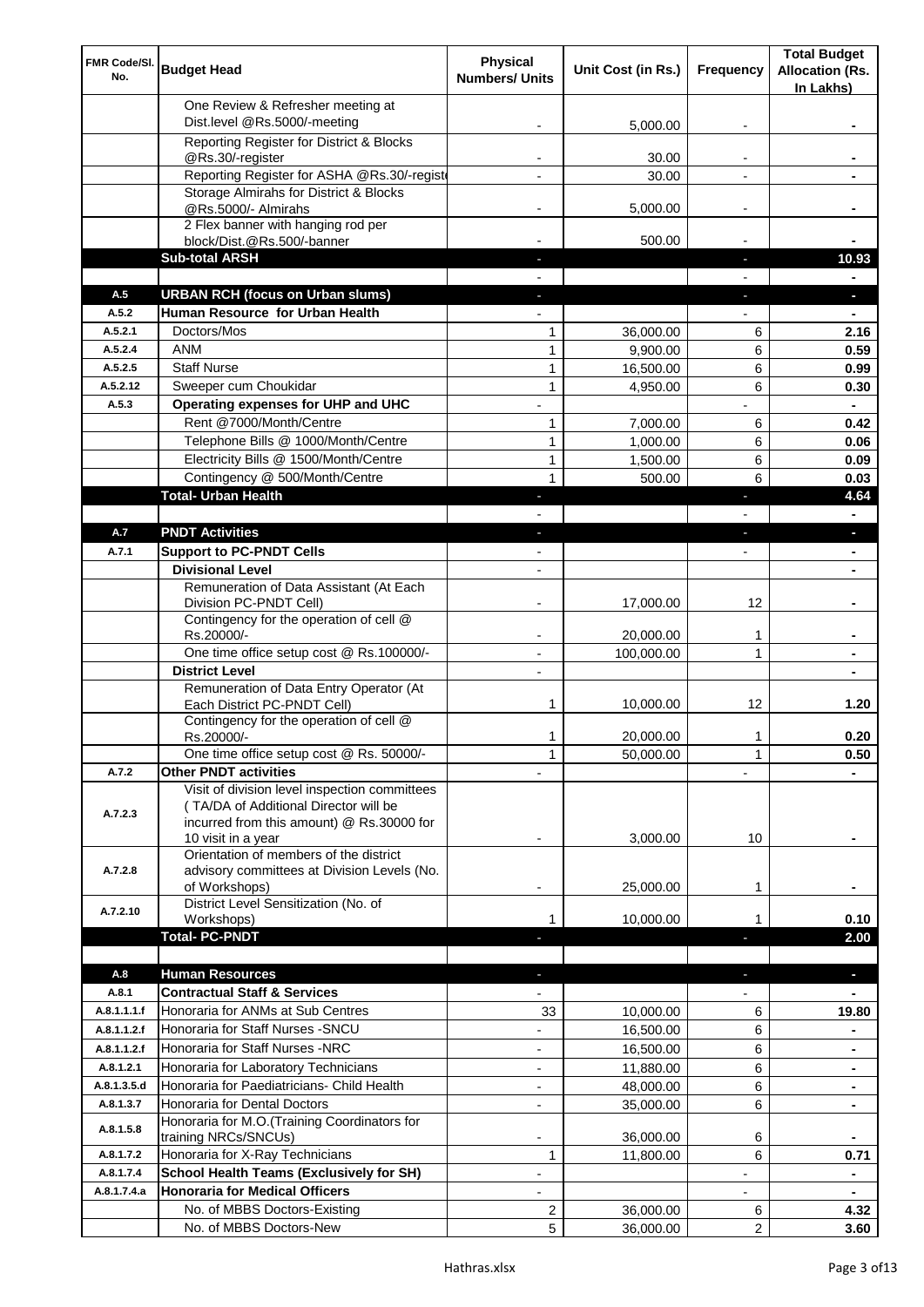| FMR Code/SI. |                                                                                 | <b>Physical</b>              |                    |                          | <b>Total Budget</b>    |
|--------------|---------------------------------------------------------------------------------|------------------------------|--------------------|--------------------------|------------------------|
| No.          | <b>Budget Head</b>                                                              | <b>Numbers/ Units</b>        | Unit Cost (in Rs.) | Frequency                | <b>Allocation (Rs.</b> |
|              |                                                                                 |                              |                    |                          | In Lakhs)              |
|              | No. of BDS Doctors-Existing                                                     | 5                            | 35,000.00          | 6                        | 10.50                  |
|              | No. of AYUSH Doctors-Existing                                                   | 7                            | 24,000.00          | 6                        | 10.08                  |
|              | No. of AYUSH Doctors-New                                                        | $\overline{7}$               | 24,000.00          | 2                        | 3.36                   |
| A.8.1.7.4.b  | <b>Honoraria for Physiotherapists</b>                                           | $\qquad \qquad \blacksquare$ | 11,880.00          | 6                        | ۰                      |
| A.8.1.7.4.c  | <b>Honoraria for Dental Hygienists</b>                                          |                              | 11,880.00          | 6                        | ۰                      |
| A.8.1.7.4.d  | <b>Honoraria for Ophthalmic Assistants</b>                                      | 14                           | 11,880.00          | 6                        | 9.98                   |
| A.8.1.7.4.e  | Honoraria for Staff Nurses/GNMs-Existing<br>Honoraria for Staff Nurses/GNMs-New | 6                            | 16,500.00          | 6                        | 5.94                   |
|              |                                                                                 | $\overline{\phantom{a}}$     | 16,500.00          | $\overline{c}$           | ٠                      |
| A.8.1.7.4.g  | Honoraria for ANMs-Existing                                                     |                              | 10,000.00          | 6                        |                        |
|              | Honoraria for ANMs-New                                                          | 8                            | 10,000.00          | 2                        | 1.60                   |
| A.8.1.7.5.1  | Honoraria for FP Counsellors(@ Rs.9300/-<br>(Rs.9000/-Honoraria and 300/-for    |                              |                    |                          |                        |
|              | communication support)                                                          | 4                            | 9,300.00           | 6                        | 2.23                   |
| A.8.1.7.5.2  | <b>Honoraria for ARSH Counsellors</b>                                           |                              | 12,000.00          | 6                        |                        |
| A.8.1.7.5.4  | <b>Honoraria for Nutritionist-NRC</b>                                           |                              | 15,000.00          | 6                        |                        |
|              | Honoraria for Staff under Routine                                               |                              |                    |                          |                        |
|              | Immunization                                                                    |                              |                    |                          |                        |
|              | Refrigerator Mechanics-District Level                                           | $\mathbf{1}$                 | 16,500.00          | 6                        | 0.99                   |
|              | Cold Chain Handlers-District Level                                              | $\mathbf{1}$                 | 9,900.00           | 6                        | 0.59                   |
| A.8.1.7.7    | Vaccine Store Keepers-Division Level                                            |                              | 22,000.00          | 6                        |                        |
|              | Refrigerator Mechanics-Division Level                                           | $\blacksquare$               | 16,500.00          | 6                        | ۰                      |
|              | Vaccine Van Drivers-Division Level                                              | ÷,                           | 16,500.00          | 6                        | ۰                      |
|              | Cold Chain Handlers-Division Level                                              | $\overline{\phantom{a}}$     | 9,900.00           | 6                        | ۰                      |
| A.8.1.9      | <b>Honoraria for Data Entry Operators</b>                                       | 1                            | 8,800.00           | 6                        | 0.53                   |
| A.8.1.11.f   | <b>Honoraria for Caretakers-NRC</b>                                             | $\blacksquare$               | 4,000.00           | 6                        | ä,                     |
| A.8.1.11.f   | <b>Honoraria for Cooks-NRC</b>                                                  |                              | 5,000.00           | 6                        |                        |
|              | TOTAL - HUMAN RESOURCE                                                          |                              |                    |                          | 74.23                  |
|              |                                                                                 |                              |                    |                          |                        |
| A.9          | <b>TRAINING</b>                                                                 | ٠                            |                    | ٠                        | ٠                      |
|              |                                                                                 |                              |                    |                          |                        |
| A.9.3        | <b>Maternal Health Training</b>                                                 | ٠                            |                    | ٠                        | ٠                      |
| A.9.3.1      | <b>Skilled Attendance at Birth / SBA</b>                                        |                              |                    |                          |                        |
| A.9.3.1.1    | Setting up of SBA Training Centres                                              | 1                            | 25,000.00          | $\overline{\phantom{a}}$ | 0.25                   |
|              | <b>Training of Staff Nurses in SBA</b>                                          | $\overline{\phantom{a}}$     |                    | $\overline{\phantom{0}}$ |                        |
| A.9.3.1.4    | Total Batches to be conducted (4 Per                                            |                              |                    |                          |                        |
|              | Batch) @ Rs.103300/ Batch                                                       | 6                            | 103,300.00         |                          | 6.20                   |
| A.9.3.4      | <b>Safe Abortion Services Training</b>                                          |                              |                    |                          |                        |
|              | Training of Medical Officers in safe                                            |                              |                    |                          |                        |
| A.9.3.4.2    | abortion<br>Total Batches to be conducted @ Rs.52000                            |                              |                    |                          |                        |
|              | /batch                                                                          |                              | 52,000.00          |                          |                        |
| A.9.3.5      | RTI / STI Training                                                              |                              |                    | $\overline{a}$           |                        |
|              | Training of Medical Officers in RTI/STI                                         |                              |                    |                          |                        |
| A.9.3.5.3    | Total Batches to be conducted @ Rs.72600                                        |                              |                    |                          |                        |
|              | /batch                                                                          | 1                            | 72,600.00          |                          | 0.73                   |
|              | Sub Total - Maternal Health Training                                            |                              |                    |                          | 7.17                   |
|              |                                                                                 |                              |                    |                          |                        |
| A.9.5        | <b>Child Health Training</b>                                                    |                              |                    |                          |                        |
| A.9.5.2.2    | <b>F-IMNCI Training for Medical Officers</b>                                    |                              |                    |                          |                        |
|              | <b>Total Training Load</b>                                                      |                              |                    |                          |                        |
|              | <b>Batch Size/Participants</b>                                                  | 16                           |                    |                          |                        |
|              | No. of Batches                                                                  |                              | 212,900.00         | $\overline{a}$           |                        |
|              | Total Batches to be observed(25% of                                             |                              |                    |                          |                        |
|              | organized batches)                                                              | $\overline{\phantom{a}}$     | 7,500.00           |                          |                        |
| A.9.5.2.3    | <b>F-IMNCI Training for Staff Nurses</b>                                        | $\overline{\phantom{a}}$     |                    | $\overline{\phantom{a}}$ | ۰                      |
|              | <b>Total Training Load</b>                                                      | $\overline{\phantom{a}}$     |                    |                          |                        |
|              | <b>Batch Size/Participants</b>                                                  |                              |                    |                          |                        |
|              | No. of Batches                                                                  | $\overline{\phantom{a}}$     | 206,900.00         | $\overline{\phantom{a}}$ | ۰                      |
|              | Total Batches to be observed(25% of<br>organized batches)                       |                              | 7,500.00           |                          |                        |
|              | IMNCI Plus(CCSP)-10 Days TOT for                                                |                              |                    |                          |                        |
| A.9.5.5.2.a  | <b>Physicians</b>                                                               |                              |                    |                          |                        |
|              | <b>Total Training Load</b>                                                      |                              |                    |                          |                        |
|              | <b>Batch Size/Participants</b>                                                  | 24                           |                    |                          |                        |
|              | No. of Batches                                                                  |                              | 576,300.00         |                          |                        |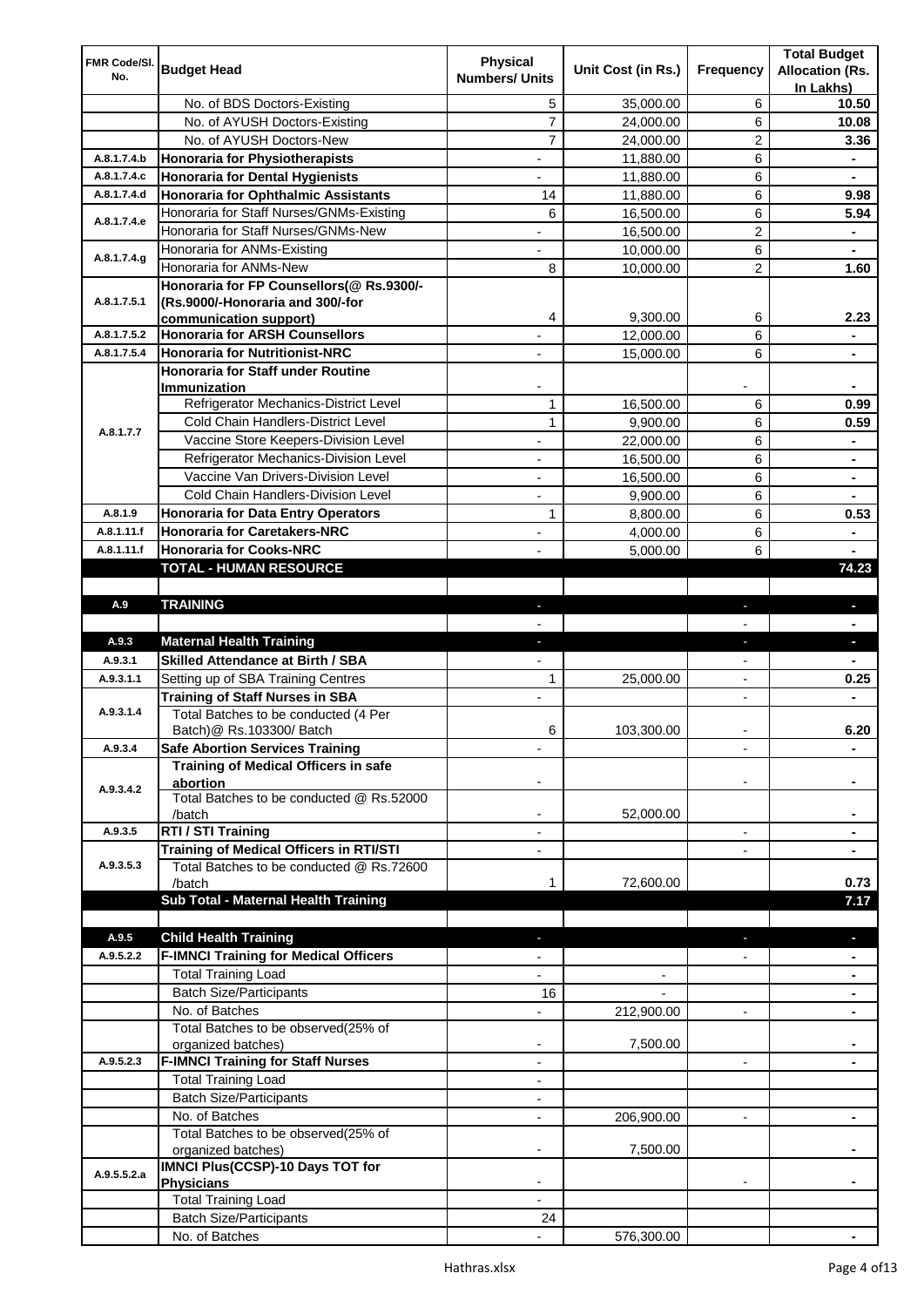| FMR Code/SI.<br>No. | <b>Budget Head</b>                                                    | Physical<br><b>Numbers/ Units</b> | Unit Cost (in Rs.) | Frequency                | <b>Total Budget</b><br><b>Allocation (Rs.</b><br>In Lakhs) |
|---------------------|-----------------------------------------------------------------------|-----------------------------------|--------------------|--------------------------|------------------------------------------------------------|
|                     | Total Batches to be observed(25% of                                   |                                   |                    |                          |                                                            |
|                     | organized batches)<br>Sub Total- Child Health Training                |                                   | 11,000.00          |                          |                                                            |
|                     |                                                                       |                                   |                    |                          |                                                            |
| A.9.7               | Adolescent Reproductive and Sexual Health/<br><b>ARSH Training</b>    |                                   |                    |                          |                                                            |
|                     | <b>ARSH training for ANMs/LHVs</b>                                    |                                   |                    |                          |                                                            |
| A.9.7.4             | Total Batches to be conducted@ Rs.71000/<br>Batch                     | 3                                 | 71,000.00          |                          | 2.13                                                       |
|                     | <b>Sub Total- ARSH Training</b>                                       |                                   |                    |                          | 2.13                                                       |
|                     |                                                                       |                                   |                    |                          |                                                            |
| A.9.8.4.2           | <b>Clinical Establishment Act</b>                                     | 1                                 | 798,000.00         |                          | 7.98                                                       |
|                     |                                                                       |                                   |                    |                          |                                                            |
|                     | <b>TOTAL - Training</b>                                               |                                   |                    |                          | 17.28                                                      |
|                     |                                                                       |                                   |                    |                          |                                                            |
| A.10                | PROGRAMME MANAGEMENT                                                  |                                   |                    |                          |                                                            |
| A.10.2              | <b>District Programme Management Support</b><br>Unit                  |                                   |                    |                          |                                                            |
|                     | <b>Contractual Staffs for DPMSU</b>                                   |                                   |                    |                          |                                                            |
| A.10.2.1            | Honoraria for District Programme Manager                              | 1                                 | 32,700.00          | 6                        | 1.96                                                       |
| A.10.2.2            | Honoraria for District Accounts Manager                               | 1                                 | 26,650.00          | 6                        | 1.60                                                       |
| A.10.2.3            | Honoraria for District Data Manager(District                          |                                   |                    |                          |                                                            |
|                     | Data cum Account Assistant)                                           | 1                                 | 18,150.00          | 6                        | 1.09                                                       |
| A.10.2.7            | Honoraria for Office Assistant                                        | $\mathbf{1}$                      | 7,000.00           | 6                        | 0.42                                                       |
| A.10.2.8.1          | Operational Expenses for DPMU unit                                    | $\mathbf{1}$                      | 75,000.00          | 6                        | 4.50                                                       |
| A.10.2.8.2          | Honoraria for District Community Process<br>Manager                   | 1                                 | 26,650.00          | 6                        | 1.60                                                       |
|                     | <b>Sub Total - DPMU</b>                                               |                                   |                    |                          | 11.17                                                      |
|                     |                                                                       |                                   |                    |                          |                                                            |
| A.10.3              | <b>Block Programme Management Unit (BPMU)</b>                         | $\blacksquare$                    |                    | $\overline{\phantom{a}}$ | $\blacksquare$                                             |
| A.10.3.1            | Honoraria for Block Programme Managers                                | 7                                 | 20,000.00          | 6                        | 8.40                                                       |
| A.10.3.2            | Honoraria for Block Accounts Managers                                 | $\overline{7}$                    | 10,000.00          | 6                        | 4.20                                                       |
|                     | Sub Total - DPMU                                                      |                                   |                    | J,                       | 12.60                                                      |
|                     |                                                                       |                                   |                    |                          |                                                            |
| A.10.6              | <b>Concurrent Audit System</b>                                        | $\blacksquare$                    |                    | $\blacksquare$           | ۰                                                          |
|                     | Budget For Block Units(Rs.1500 per<br>Block/Quarter)                  |                                   | 1,500.00           | 4                        | 0.42                                                       |
|                     | Budget For District (District HO Rs.<br>4500/Month)                   |                                   |                    |                          | 0.54                                                       |
|                     | <b>Sub Total - Concurrent Audit</b>                                   | 1                                 | 4,500.00           | 12                       | 0.96                                                       |
|                     |                                                                       |                                   |                    |                          |                                                            |
| A.10.7              | <b>Mobility Support, Field Visits</b>                                 | $\overline{\phantom{a}}$          |                    | $\overline{\phantom{a}}$ | $\blacksquare$                                             |
| A.10.7.2            | Mobility Support-DPMU/District (2 Vehicles<br>per District per month) | 2                                 | 25,000.00          | 12                       | 6.00                                                       |
| A.10.7.3            | Mobility Support-BPMU/Block (1 Vehicle per                            |                                   |                    |                          |                                                            |
|                     | District per Month)<br>Mobility Support for Div.PMU Division & AD     | 7                                 | 25,000.00          | 12                       | 21.00                                                      |
| A.10.7.4.1          | Offices( 1 vehicle per Division)                                      |                                   | 25,000.00          | 12                       |                                                            |
|                     | Sub Total - Mobility Support, Field Visits                            |                                   |                    |                          | 27.00                                                      |
|                     |                                                                       |                                   |                    |                          |                                                            |
|                     | <b>TOTAL - Programme Management</b>                                   |                                   |                    | r.                       | 51.73                                                      |
|                     |                                                                       |                                   |                    |                          |                                                            |
|                     | <b>GRAND TOTAL- RCH FLEXIPOOL</b>                                     |                                   |                    | a,                       | 744.47                                                     |
|                     |                                                                       |                                   |                    | $\overline{\phantom{a}}$ |                                                            |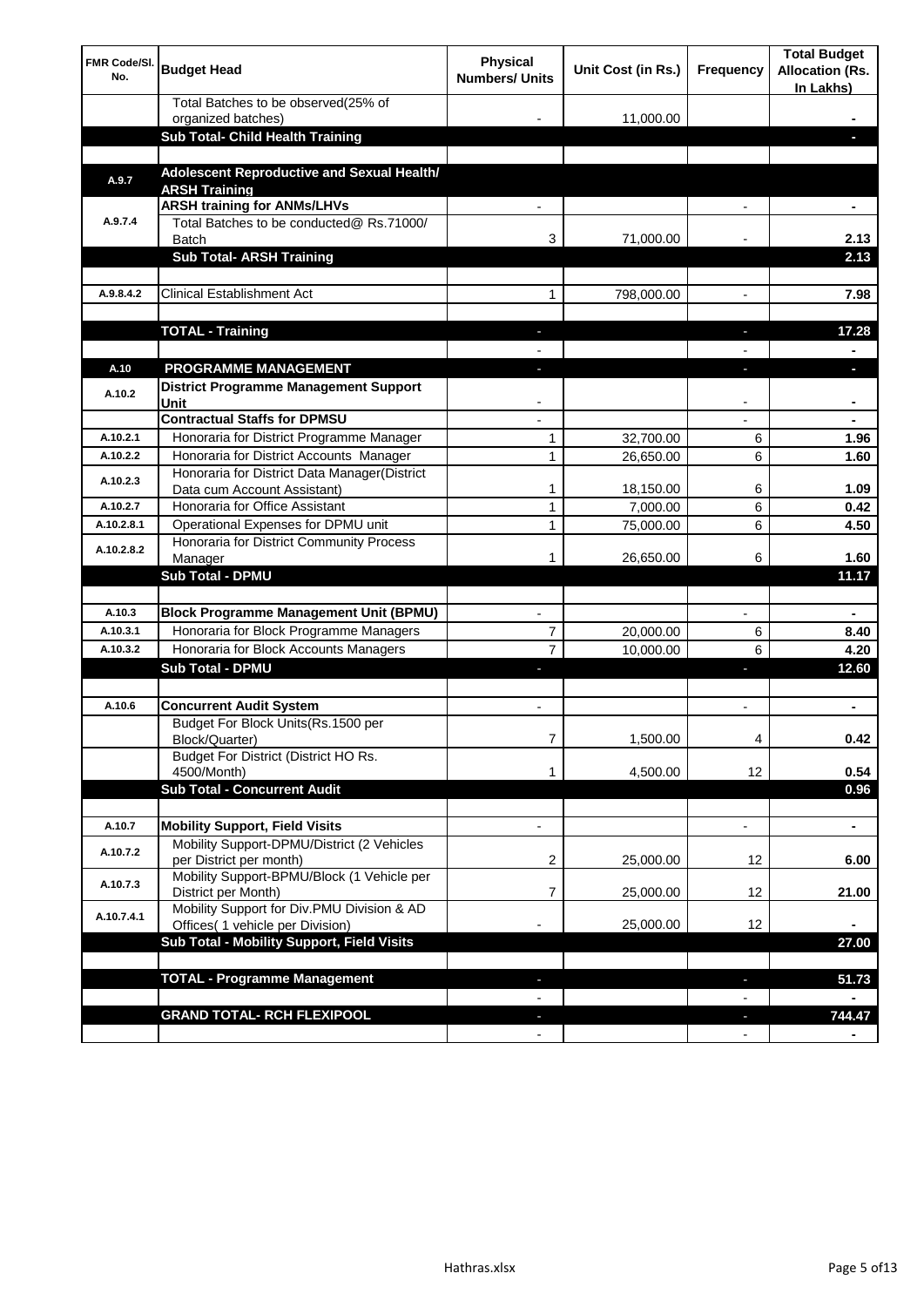| FMR Code/SI.<br>No. | <b>Budget Head</b>                                                                                                          | <b>Physical</b><br><b>Numbers/ Units</b> | Unit Cost (in Rs.) | Frequency                | <b>Total Budget</b><br><b>Allocation (Rs.</b><br>In Lakhs) |
|---------------------|-----------------------------------------------------------------------------------------------------------------------------|------------------------------------------|--------------------|--------------------------|------------------------------------------------------------|
| в                   | <b>MISSION FLEXIPOOL</b>                                                                                                    |                                          |                    | ٠                        |                                                            |
| <b>B1</b>           | ASHA                                                                                                                        |                                          |                    |                          |                                                            |
| B1.1.1.4.2          | ASHA State Trainers - TOT (Module VI&VII)-                                                                                  |                                          |                    |                          |                                                            |
| B1.1.3.3            | National Level-Cost of TA/DA<br><b>Incentive for FP</b>                                                                     |                                          | 15,000.00          |                          |                                                            |
|                     | Incentive for ASHA @ Rs. 1000 if a couple                                                                                   |                                          |                    |                          |                                                            |
| B1.1.3.3.1          | adopts permanent methods after 02<br>children(Assumed that 15.56 % clients<br>adopts permanent methods after 02             | 455                                      | 1,000.00           |                          | 4.55                                                       |
| B1.1.3.5            | children).<br>Other incentive                                                                                               |                                          |                    |                          |                                                            |
|                     |                                                                                                                             |                                          |                    |                          |                                                            |
| B1.1.3.5.1          | On taking Complicated On pregnancy cases<br>or New born cases to the health facility<br>@Rs.150/- case (up to 3 cases/year) | 1,232                                    | 150.00             | 3                        | 5.54                                                       |
| B1.1.3.5.3          | Birth & Death Registration (For 30 birth & 9<br>deaths/ASHA) -Amount Approved 90% Only                                      | 1,232                                    | 180.00             |                          | 2.00                                                       |
| B1.1.3.5.5          | TA/DA for attending Monthly Meetings<br>@Rs.100/Meeting - Amount Approved 90%<br>Only                                       | 1,232                                    | 100.00             | 12                       | 13.31                                                      |
|                     | Maternal Death Audit Information                                                                                            |                                          |                    |                          |                                                            |
| B1.1.3.5.6          | (@Rs.200/Case)-Amount Approved 50%                                                                                          |                                          |                    |                          |                                                            |
|                     | Only                                                                                                                        | 163                                      | 200.00             |                          | 0.16                                                       |
| B1.1.3.5.12         | Incentives to ASHA Sangini(@Rs.150 for<br>one field visit and 20 visits per month)                                          |                                          | 3,000.00           | 10                       |                                                            |
| B1.1.3.6            | <b>Other Activities</b>                                                                                                     |                                          |                    |                          |                                                            |
| B1.1.3.6.1          | ASHA Divas/Annual ASHA Samellan-                                                                                            |                                          |                    |                          |                                                            |
|                     | (Amount Approved 70% Only)                                                                                                  | 1,232                                    | 250.00             |                          | 2.16                                                       |
|                     | <b>ASHA Payment Voucher</b>                                                                                                 | 1,232                                    | 25.00              |                          | 0.31                                                       |
| B1.1.3.6.3          | <b>ASHA Master Payment Register</b><br><b>ASHA Sangini Format</b>                                                           | $\overline{7}$<br>55                     | 150.00<br>50.00    |                          | 0.01<br>0.03                                               |
| B1.1.4              | Awards to ASHA's/Link workers                                                                                               | $\overline{7}$                           | 5,000.00           | $\overline{a}$           | 0.35                                                       |
|                     | <b>ASHA Resource Centre/ASHA Mentoring</b>                                                                                  |                                          |                    |                          |                                                            |
| B1.1.5              | Group                                                                                                                       | -                                        |                    | $\overline{\phantom{a}}$ | $\blacksquare$                                             |
| B1.1.5.4            | Mobility Costs ASHA Mentoring Group for<br>district*4 meetings@Rs.2500/meeting                                              | 4                                        | 2,500.00           |                          | 0.10                                                       |
|                     | Sub Total - ASHA                                                                                                            |                                          |                    |                          | 28.51                                                      |
|                     |                                                                                                                             |                                          |                    |                          |                                                            |
| <b>B2</b>           | <b>Untied Funds</b>                                                                                                         |                                          |                    |                          |                                                            |
| <b>B2.1</b>         | No. of CHCs/SDH and Amount Approved 71%<br>Only                                                                             | 7                                        | 50,000.00          | 1                        | 2.49                                                       |
| <b>B2.2</b>         | No. of PHCs and Amount Approved 93% Only                                                                                    | 25                                       | 25,000.00          | 1                        | 5.81                                                       |
| <b>B2.3</b>         | No. of Sub Centres and Amount Approved                                                                                      |                                          |                    |                          |                                                            |
|                     | 46% Only<br>No. of VHNSCs and Amount Approved 36%                                                                           | 194                                      | 10,000.00          | 1                        | 8.92                                                       |
| B <sub>2.4</sub>    | Only                                                                                                                        | 430                                      | 10,000.00          |                          | 15.48                                                      |
|                     | <b>Sub Total - Untied Funds</b>                                                                                             |                                          |                    |                          | 32.70                                                      |
|                     |                                                                                                                             |                                          |                    |                          |                                                            |
| <b>B.3</b>          | <b>Annual Maintenance Grants</b>                                                                                            | ÷.                                       |                    |                          | J,                                                         |
| <b>B3.1</b>         | No. of CHCs and Amount Approved 70% Only                                                                                    | 7                                        | 100,000.00         | 1                        | 4.90                                                       |
| <b>B3.2</b>         | No. of PHCs and Amount Approved 69% Only                                                                                    | 21                                       | 50,000.00          | 1                        | 7.25                                                       |
| <b>B3.3</b>         | No. of Sub Centres and Amount Approved<br>49% Only                                                                          | 147                                      | 10,000.00          | 1                        | 7.20                                                       |
|                     | Sub Total - AMG                                                                                                             |                                          |                    |                          | 19.35                                                      |
|                     |                                                                                                                             |                                          |                    |                          |                                                            |
| <b>B.6</b>          | <b>Corpus Grants to HMS/RKS</b>                                                                                             | ٠                                        |                    | J,                       | $\overline{\phantom{a}}$                                   |
| B6.1                | District Hospitals (DH+DWH)                                                                                                 | 2                                        |                    |                          |                                                            |
|                     | Amount Approved for District Hospitals                                                                                      |                                          |                    |                          | 5.48                                                       |
| B6.2                | No. of CHCs and Amount Approved 90% Only                                                                                    | 7                                        | 100,000.00         | $\mathbf{1}$             | 6.30                                                       |
| B6.3                | No. of PHCs and Amount Approved 90% Only<br><b>Sub Total - HMS/RKS</b>                                                      | 25                                       | 50,000.00          | 1                        | 11.25<br>23.03                                             |
|                     |                                                                                                                             |                                          |                    |                          |                                                            |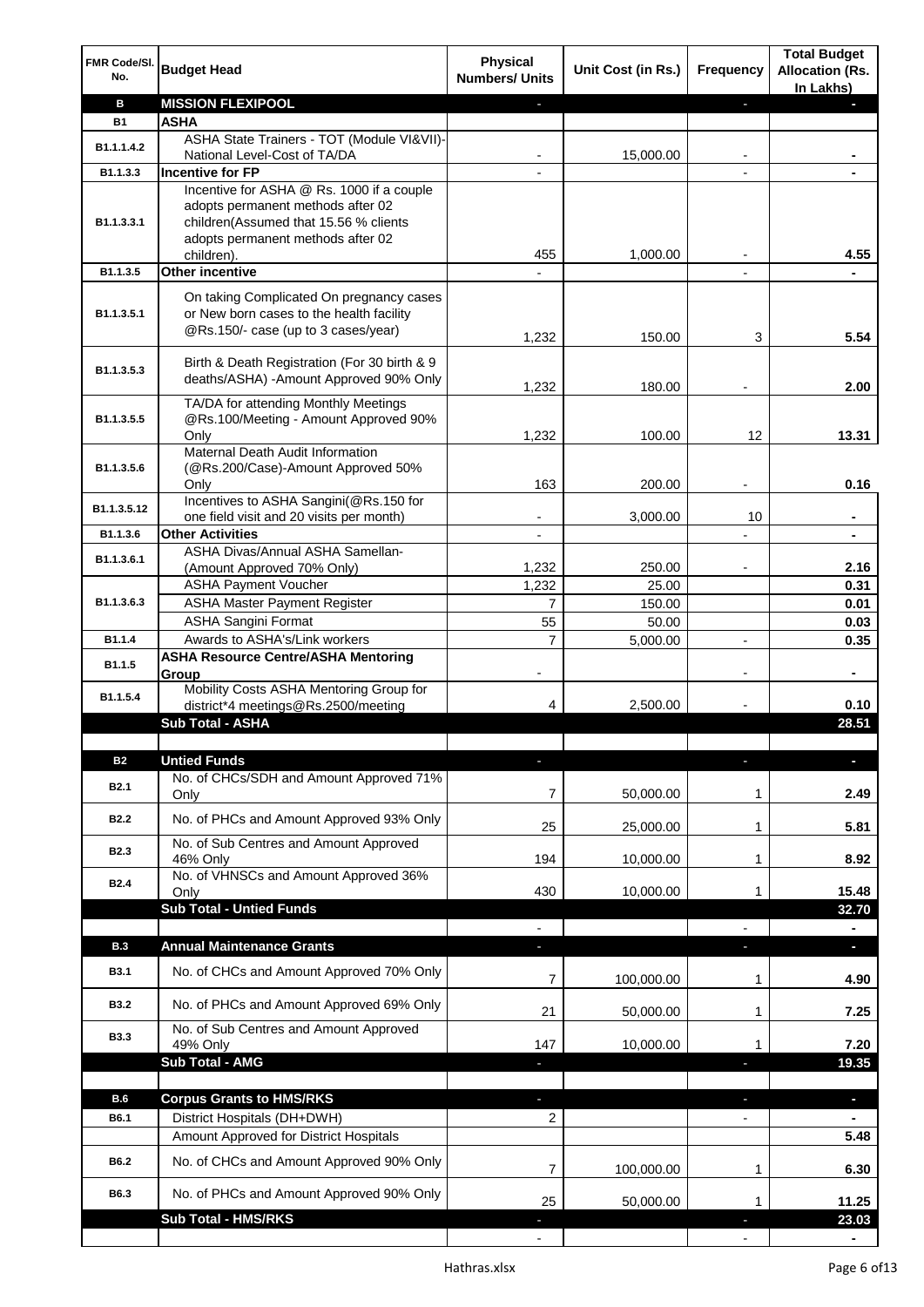| FMR Code/SI.<br>No. | <b>Budget Head</b>                                                                                                                | <b>Physical</b><br><b>Numbers/ Units</b> | Unit Cost (in Rs.) | <b>Frequency</b>         | <b>Total Budget</b><br><b>Allocation (Rs.</b><br>In Lakhs) |
|---------------------|-----------------------------------------------------------------------------------------------------------------------------------|------------------------------------------|--------------------|--------------------------|------------------------------------------------------------|
| <b>B9</b>           | <b>Mainstreaming of AYUSH</b>                                                                                                     | $\overline{\phantom{a}}$                 |                    | ٠                        | ٠                                                          |
| <b>B.9.1</b>        | <b>Medical Officers (Only AYUSH)</b>                                                                                              | $\blacksquare$                           |                    | $\blacksquare$           |                                                            |
| B.9.1.1             | <b>Contractual Medical Officers</b>                                                                                               | 21                                       | 24,000.00          | 6                        | 30.24                                                      |
| <b>B.9.2</b>        | <b>AYUSH Pharmacists</b>                                                                                                          | $\overline{7}$                           | 9,000.00           | 6                        | 3.78                                                       |
|                     | <b>Sub Total (AYUSH)</b>                                                                                                          | J,                                       |                    | ı                        | 34.02                                                      |
| <b>B10</b>          | <b>IEC-BCC Activities</b>                                                                                                         | r.                                       |                    | ı                        | $\blacksquare$<br>÷.                                       |
|                     | Implementation of BCC/IEC Activities at                                                                                           |                                          |                    |                          |                                                            |
| B.10.2              | district level                                                                                                                    |                                          |                    | $\overline{a}$           | 3.00                                                       |
| B.10.5.2            | Printing of WIFS Cards, Referral Slips, etc                                                                                       | $\blacksquare$                           |                    | $\overline{\phantom{a}}$ | ۰                                                          |
|                     | WIFS Cards for School Children(No. of Cards)                                                                                      |                                          | 4.00               |                          |                                                            |
|                     | Sub Total (IEC/BCC)                                                                                                               |                                          |                    |                          | 3.00                                                       |
|                     |                                                                                                                                   |                                          |                    |                          |                                                            |
| <b>B15</b>          | <b>Planning, Implementation and Monitoring</b>                                                                                    |                                          |                    |                          |                                                            |
| B15.2               | <b>Quality Assurance</b>                                                                                                          |                                          |                    |                          | ۰                                                          |
| B15.2.2             | <b>Quality Assurance Committees</b>                                                                                               | $\overline{\phantom{a}}$                 |                    |                          | ۰                                                          |
|                     | <b>Division Level</b>                                                                                                             |                                          |                    |                          |                                                            |
|                     | One time establishment @ Rs. 1.00 Lakh/<br>Division (Amount Approved 50% Only)                                                    |                                          | 100,000.00         | 1                        |                                                            |
|                     | Operational Expenses @Rs. 5000/month/                                                                                             |                                          |                    |                          |                                                            |
|                     | division (Amount Approved 50% Only)                                                                                               |                                          | 5,000.00           | 12                       |                                                            |
|                     | <b>District Level</b>                                                                                                             |                                          |                    |                          |                                                            |
|                     | One time establishment @ Rs. 1.00 Lakh/<br>District (Amount Approved 50% Only)                                                    | 1                                        | 100,000.00         | 1                        | 0.50                                                       |
|                     | Operational Expenses @Rs. 5000/ Month/<br>District (Amount Approved 50% Only)                                                     | 1                                        | 5,000.00           | 12                       | 0.30                                                       |
| B15.2.4             | <b>Review meetings</b>                                                                                                            |                                          |                    |                          | ۰                                                          |
| B15.2.4.2           | <b>Division Level</b>                                                                                                             |                                          |                    | $\overline{\phantom{a}}$ | ۰                                                          |
|                     | Review meetings @ Rs 10000/- per meeting<br>for 4 meeting per division (Amount Approved<br>50% Only)                              |                                          | 10,000.00          | 4                        |                                                            |
|                     | <b>District Level</b>                                                                                                             |                                          |                    |                          |                                                            |
|                     | Review meetings @ Rs 10000/- per meeting<br>for 4 meeting per District (Amount Approved<br>50% Only)                              | 1                                        | 10,000.00          | 4                        | 0.20                                                       |
| B15.2.5             | <b>Other Block Level Activities</b>                                                                                               |                                          |                    |                          |                                                            |
| B15.2.5.1           | <b>Block QA visioning meeting (Orienting</b><br><b>Block Officials on Facility Solutions Levels-</b><br>Amount Approved 50% Only) | 1                                        | 35,000.00          | 1                        | 0.18                                                       |
| B15.2.5.2           | Quality Management System (QMS) training                                                                                          |                                          |                    |                          |                                                            |
|                     | workshop - (Amount Approved 50% Only)                                                                                             | 1                                        | 100,000.00         | 1                        | 0.50                                                       |
|                     | <b>Sub Total - Quality Assurance</b>                                                                                              | L                                        |                    | J,                       | 1.68                                                       |
| B15.3               | <b>Monitoring and Evaluation</b>                                                                                                  |                                          |                    |                          | $\blacksquare$                                             |
| B15.3.1.6.3         | Honoraria of Data Entry Operators for MCTS                                                                                        | 7                                        | 11,000.00          | 6                        | ۰<br>4.62                                                  |
| B15.3.2             | <b>Computerization HMIS and E-governance</b>                                                                                      |                                          |                    |                          |                                                            |
|                     | HMIS Operational Cost (excluding HR & Trainings)-                                                                                 |                                          |                    |                          |                                                            |
|                     | Expenses for Internet @1500/month/                                                                                                |                                          |                    |                          |                                                            |
|                     | computer for 951 Nos                                                                                                              | 9                                        | 1,500.00           | 12                       | 1.62                                                       |
|                     | Expenses for Internet Rs.750/pm/block<br>computer(new) for 820 Nos.                                                               | 7                                        | 750.00             | 12                       | 0.63                                                       |
| B15.3.2.1.a         | Expenses for Internet Data Card<br>@Rs.750/pm/Computer (new) for 75 Nos.                                                          | 1                                        | 750.00             | 12                       | 0.09                                                       |
|                     | Expenses for Internet Data Card<br>@Rs.750/pm/Computer (new) for 18 Nos.                                                          |                                          | 750.00             | 12                       |                                                            |
| B15.3.2.1.d         | Other Office and admin expenses                                                                                                   |                                          |                    |                          |                                                            |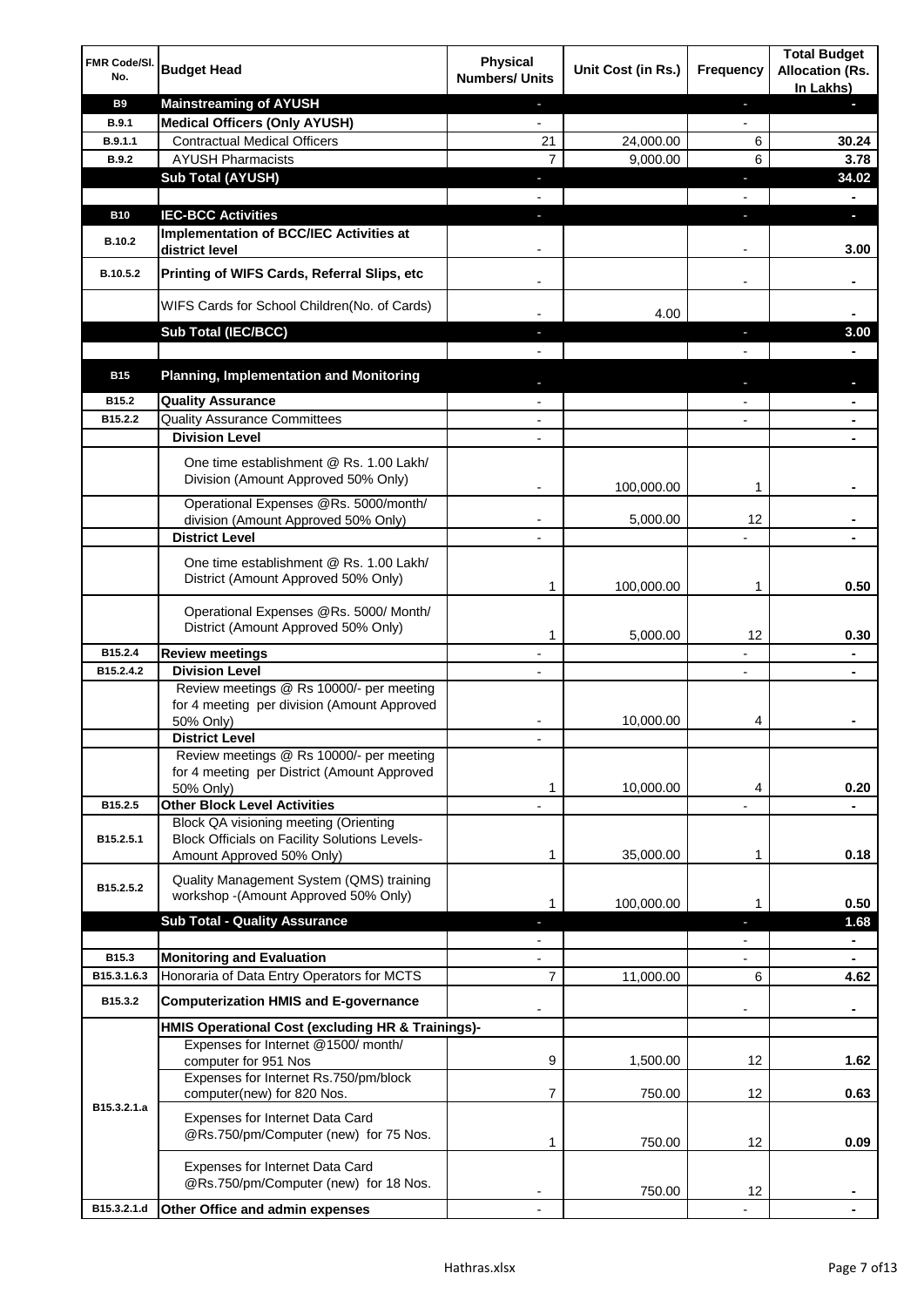| FMR Code/SI.          | <b>Budget Head</b>                                                                                                | <b>Physical</b>          | Unit Cost (in Rs.) | <b>Frequency</b>         | <b>Total Budget</b><br><b>Allocation (Rs.</b> |
|-----------------------|-------------------------------------------------------------------------------------------------------------------|--------------------------|--------------------|--------------------------|-----------------------------------------------|
| No.                   |                                                                                                                   | <b>Numbers/ Units</b>    |                    |                          | In Lakhs)                                     |
|                       | Maintenance of Computers/AMC/etc -HMIS                                                                            |                          |                    |                          |                                               |
| B15.3.2.1.d.2         | (Block -PHC/CHC, CH, CMF (M/F) Old<br>@Rs. 4000/unit for 951 no.                                                  | 9                        | 4,000.00           | 1                        | 0.36                                          |
|                       | Purchase of computer consumables/Admin                                                                            |                          |                    |                          |                                               |
| B15.3.2.1.d.3         | Expenses @ Rs.1000.00 for 951 no.-Six                                                                             |                          |                    |                          |                                               |
|                       | Months<br>MCTS Operational Cost (excluding HR &                                                                   | 9                        | 1,000.00           | 6                        | 0.54                                          |
| B15.3.2.2.a           | Trainings)                                                                                                        |                          |                    |                          |                                               |
|                       | Procurement of                                                                                                    |                          |                    |                          |                                               |
| B15.3.2.2.b           | computers/Printers/Cartridges, etc. -                                                                             |                          |                    |                          |                                               |
|                       | @50,000.00/Computer Systems for 820 No.                                                                           | 7                        | 50,000.00          | 1                        | 3.50                                          |
| B15.3.2.2.d           | Other Office and admin expenses                                                                                   | 7                        | 12,000.00          | 1                        | 0.84                                          |
| B15.3.3               | @12,000.00 per year -820 No.(New)<br>Other M & E Activities                                                       |                          |                    |                          |                                               |
| B15.3.3.5             | Review Meetings for MCTS @ Rs                                                                                     |                          |                    |                          |                                               |
|                       | 4,000/meeting for 12 meetings                                                                                     | 1                        | 4,000.00           | 12                       | 0.48                                          |
|                       | Sub Total - Monitoring and Evaluation                                                                             |                          |                    |                          | 12.68<br>$\blacksquare$                       |
| <b>B.16</b>           | <b>PROCUREMENT</b>                                                                                                |                          |                    |                          | ×.                                            |
| B <sub>16.1.1</sub>   | <b>Procurement of Equipments: MH</b>                                                                              |                          |                    |                          | ٠                                             |
| B <sub>16.1.1.2</sub> | MVA/EVA Kits for Safe Abortion services                                                                           | 8                        |                    |                          | 0.20                                          |
| B16.1.6               | <b>Equipments for ARSH/ School Health</b>                                                                         |                          | 2,500.00           |                          | $\blacksquare$                                |
| B16.1.6.1             | Equipments for ARSH Clinics (New)                                                                                 |                          | 15,000.00          | 1                        | $\blacksquare$                                |
|                       | <b>Sub Total (Procurement of Equipments)</b>                                                                      |                          |                    |                          | 0.20                                          |
|                       |                                                                                                                   |                          |                    |                          |                                               |
| B.16.2.1              | Drugs & supplies for MH<br>Drugs for Safe Abortion (No. of MMA                                                    | $\blacksquare$           |                    | $\blacksquare$           | $\blacksquare$                                |
| B.16.2.1.2            | estimated in year 2013-14)                                                                                        | 664                      | 200.00             |                          | 1.33                                          |
| B.16.2.4              | <b>Supplies for IMEP</b>                                                                                          |                          |                    |                          |                                               |
| B.16.2.4.1            | Bio-Medical Waste Management-District<br>level                                                                    | $\overline{\phantom{0}}$ |                    | $\blacksquare$           | 8.09                                          |
| B.16.2.4.2            | Bio-Medical Waste Management-CHC level                                                                            |                          |                    | $\blacksquare$           | 11.01                                         |
| B.16.2.4.3            | Cleaning/Washing, House keeping and<br>Laundry Management - District Level<br>Cleaning/Washing, House keeping and |                          |                    | $\blacksquare$           | 13.30                                         |
| B.16.2.4.4            | Laundry Management - CHC/PHC Level                                                                                |                          |                    |                          | 9.79                                          |
|                       | <b>ASHA Drug Kits</b>                                                                                             |                          |                    |                          |                                               |
| B.16.2.5.2            | Drug Kit replenishment for ASHAs @ Rs.<br>300/ASHA                                                                |                          | 300.00             |                          | 3.25                                          |
| B.16.2.6              | Drugs & supplies for WIFS                                                                                         | 1,084                    |                    | $\overline{\phantom{a}}$ |                                               |
|                       | For Govt. & Govt. aided Schools (Classes VI                                                                       |                          |                    |                          |                                               |
|                       | to XII)                                                                                                           |                          |                    |                          |                                               |
|                       | <b>Total Beneficiaries</b><br>IFA Tables Required at District (                                                   | 40,034                   |                    |                          |                                               |
| B.16.2.6.1            | Beneficiary* 52 Tabs)                                                                                             | 2,081,759                | 0.12               | $\overline{a}$           | 2.50                                          |
| B.16.2.6.2            | Albendazole Tablets Required at District                                                                          |                          |                    |                          |                                               |
| B.16.2.7              | (Beneficiary *2 Tabs)<br>Drugs & Supplies under SHP                                                               | 80,068                   | 1.00               |                          | 0.80                                          |
|                       | <b>For Aganwadi Centres</b>                                                                                       |                          |                    |                          |                                               |
|                       | Expected No. of Children at AWCs                                                                                  | 42,800                   |                    |                          | ٠                                             |
|                       | No. of IFA Bottles (One bottle of 100<br>ml./child)                                                               | 42,800                   | 10.00              |                          | 4.28                                          |
|                       | Albendazole Tablets (2 tablets per Child)                                                                         | 85,600                   | 1.00               |                          | 0.86                                          |
|                       | For Primary Schools(For Govt. & Govt.                                                                             |                          |                    |                          |                                               |
|                       | aided Schools Classes I to V)<br>Expected No. of Children in Schools                                              | 72,184                   |                    |                          |                                               |
|                       | No. of Tablets Required at District (52                                                                           |                          |                    |                          |                                               |
|                       | Tabs./ Beneficiary)                                                                                               | 3,753,570                | 0.12               |                          | 4.50                                          |
|                       | No. of Tablets Required at District (2 Tabs./<br>Beneficiary)                                                     | 144,368                  | 1.00               |                          | 1.44                                          |
|                       | <b>Medicines for Teams</b>                                                                                        |                          |                    |                          |                                               |
|                       | No. of Blocks                                                                                                     | 7                        |                    |                          |                                               |
|                       | First Time Medicines For Teams (2 Teams<br>in Each Block)                                                         | 14                       | 18,000.00          |                          | 2.52                                          |
|                       |                                                                                                                   |                          |                    |                          |                                               |
|                       | Sub Total (Procurement of Drugs & Supplies)                                                                       |                          |                    |                          | 63.67                                         |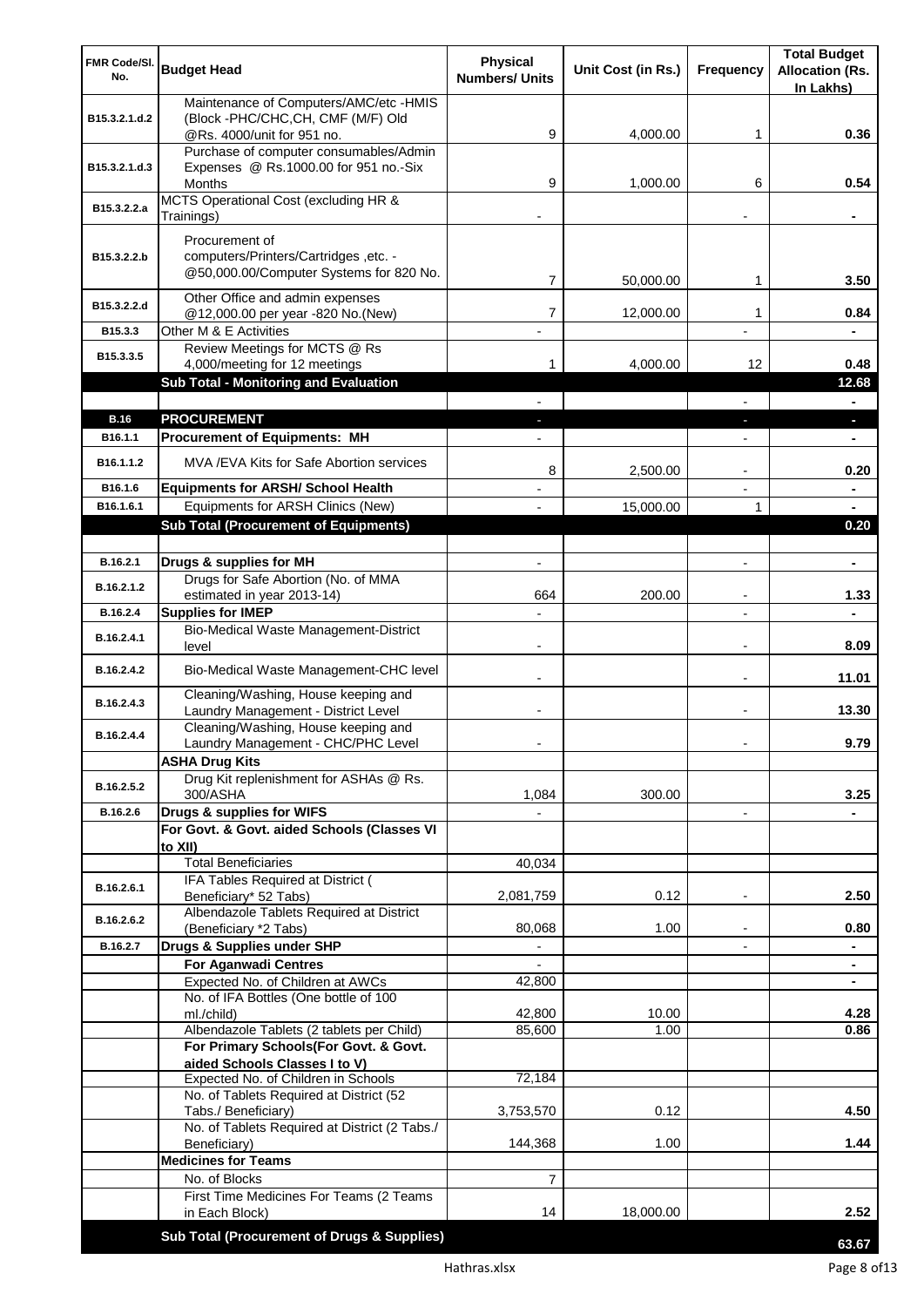| FMR Code/SI.<br>No. | <b>Budget Head</b>                                                                         | <b>Physical</b><br><b>Numbers/ Units</b> | Unit Cost (in Rs.) | Frequency                | <b>Total Budget</b><br><b>Allocation (Rs.</b><br>In Lakhs) |
|---------------------|--------------------------------------------------------------------------------------------|------------------------------------------|--------------------|--------------------------|------------------------------------------------------------|
| <b>B.17</b>         | <b>Drugs Warehouses/Logistics Management</b>                                               |                                          |                    |                          |                                                            |
|                     | Honoraria of Staff at Regional Drug                                                        |                                          |                    |                          |                                                            |
|                     | Warehouse                                                                                  |                                          |                    |                          |                                                            |
|                     | Accountant                                                                                 |                                          | 10,000.00          | 6                        |                                                            |
|                     | Computer Operator Cum Store Keeper                                                         |                                          | 10,000.00          | 6                        |                                                            |
|                     | Fork-Lift Operator cum Mechanic                                                            |                                          | 6,500.00           | 6                        |                                                            |
| <b>B.17.1</b>       | Fourth class / Loader                                                                      |                                          | 6,500.00           | 6                        |                                                            |
|                     | Generator Operator cum Electrician                                                         |                                          | 5,000.00           | 6                        |                                                            |
|                     | Sweeper                                                                                    |                                          | 3,500.00           | 6                        |                                                            |
|                     | <b>Armed Guards</b>                                                                        |                                          | 6,335.00           | 6                        |                                                            |
|                     | <b>General Guards</b>                                                                      |                                          | 5,157.00           | 6                        |                                                            |
|                     | Gardener                                                                                   |                                          | 3,000.00           | 6                        |                                                            |
|                     | Honoraria of Staff at District Drug<br>Warehouse                                           |                                          |                    |                          |                                                            |
|                     | Computer Operator Cum Store Keeper                                                         |                                          | 10.000.00          | 6                        |                                                            |
| <b>B.17.3</b>       | Generator Operator Cum Mechanic/Electricia                                                 |                                          | 5,000.00           | 6                        |                                                            |
|                     | Loader                                                                                     |                                          | 5,000.00           | 6                        |                                                            |
|                     | Choukidar                                                                                  |                                          | 5,000.00           | 6                        |                                                            |
|                     | Part-time Sweeper                                                                          |                                          | 2,500.00           | 6                        |                                                            |
| B.17.4.1            | <b>Operational Cost for Regional Drug ware</b><br>House                                    |                                          |                    |                          |                                                            |
|                     | <b>Electricity Charges</b>                                                                 |                                          |                    |                          | ۰                                                          |
|                     | <b>Telephone Charges</b>                                                                   |                                          |                    |                          | ۰                                                          |
|                     | POL & Maintenance of DG Sets                                                               |                                          |                    |                          | ۰                                                          |
|                     | Stationary                                                                                 |                                          |                    |                          | ۰                                                          |
|                     | Contingency                                                                                |                                          |                    |                          |                                                            |
|                     | <b>Sub Total-Drug Ware Houses</b>                                                          |                                          |                    |                          |                                                            |
|                     | <b>GRAND TOTAL- MISSION FLEXIPOOL</b>                                                      |                                          |                    | ı                        | 218.84                                                     |
|                     |                                                                                            |                                          |                    |                          |                                                            |
| C                   | <b>IMMUNISATION</b>                                                                        |                                          |                    |                          |                                                            |
|                     | RI strengthening project (Review meeting,                                                  |                                          |                    |                          |                                                            |
| C.1                 | Mobility support, Outreach services etc)                                                   |                                          |                    |                          |                                                            |
| C.1.a               | Mobility Support for supervision for district                                              |                                          |                    |                          |                                                            |
|                     | level officers @Rs 250000/- Year                                                           | 1                                        | 250,000.00         |                          | 2.50                                                       |
| C.1.b               | Mobility support for supervision at State<br>level                                         |                                          |                    |                          |                                                            |
|                     |                                                                                            |                                          |                    |                          |                                                            |
| C.1.c               | Printing and dissemination of Immunization<br>cards, tally sheets, monitoring forms etc.@  |                                          |                    |                          |                                                            |
|                     | Rs 10 /- Beneficiary                                                                       |                                          |                    |                          |                                                            |
|                     | Support for Quarterly State level review                                                   | 45,000                                   | 10.00              |                          | 4.50                                                       |
| C.1.d               | meetings of district officer                                                               |                                          |                    | $\blacksquare$           |                                                            |
|                     | Quarterly review meetings exclusive for RI                                                 |                                          |                    |                          |                                                            |
| C.1.e               | at district level with Block Mos, CDPO, and                                                |                                          |                    |                          |                                                            |
|                     | other stake holders (@ Rs 100/- per                                                        |                                          |                    |                          |                                                            |
|                     | participant(5 participant / block)                                                         | 240                                      | 100.00             |                          | 0.24                                                       |
|                     | Quarterly review meetings exclusive for RI<br>at block level @Rs 50/- per person as        |                                          |                    |                          |                                                            |
|                     | honorarium/Asha(For travel) & Rs 25 per                                                    |                                          |                    |                          |                                                            |
| C.1.f               | person at the disposal of MOIC for meeting                                                 |                                          |                    |                          |                                                            |
|                     | expenses (Refreshment, stationery and                                                      |                                          |                    |                          |                                                            |
|                     | mis.)                                                                                      | 4,928                                    | 75.00              |                          | 3.70                                                       |
|                     | Focus on slum & underserved areas in                                                       |                                          |                    |                          |                                                            |
|                     | urban areas/alternative vaccinator for slums<br>(Hiring of ANM @ 450/-per session for four |                                          |                    |                          |                                                            |
| C.1.g               | sessions/month/slum of 10000 population                                                    |                                          |                    |                          |                                                            |
|                     | and Rs.300/ month as contingency per slum                                                  |                                          |                    |                          |                                                            |
|                     | i.e.Rs.2100/-month/slum of 10000                                                           |                                          |                    |                          |                                                            |
|                     | population)                                                                                | 48                                       | 2,100.00           |                          | 1.01                                                       |
| C.1.h               | Mobilization of children through ASHA or                                                   |                                          |                    |                          |                                                            |
|                     | other mobilizers(@Rs 150/-per session)<br>Alternative vaccine delivery in hard to reach    | 11,757                                   | 150.00             | $\overline{a}$           | 17.64                                                      |
| C.1.i               | areas(@Rs 150/-per session)                                                                |                                          | 150.00             | $\overline{\phantom{a}}$ |                                                            |
|                     | Alternative Vaccine Delivery in other                                                      |                                          |                    |                          |                                                            |
| $C.1.$ j            | areas(@Rs. 75/- per session)                                                               | 15,675                                   | 75.00              |                          | 11.76                                                      |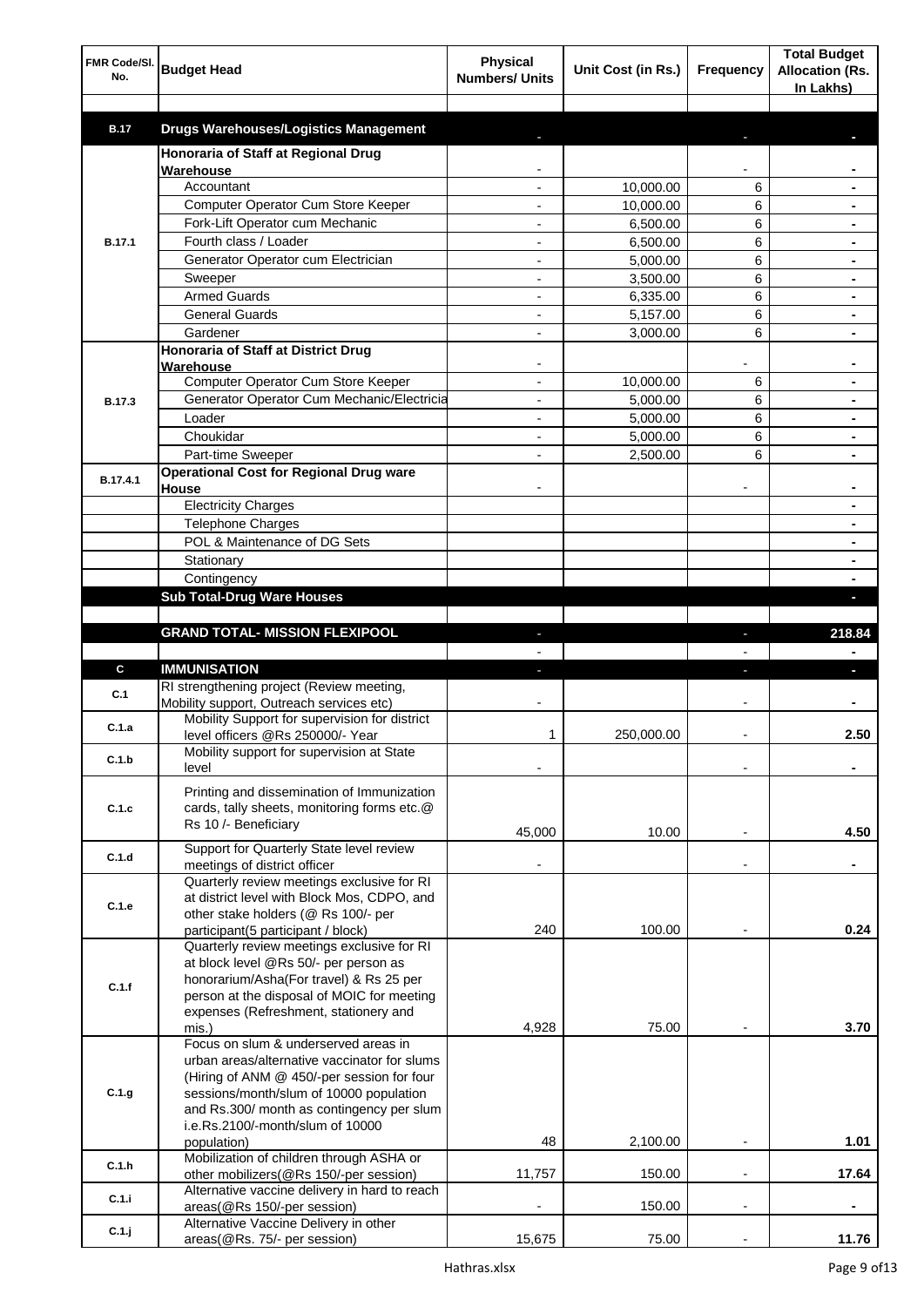| FMR Code/SI.<br>No. | <b>Budget Head</b>                                                                                                                                                                                                                                         | Physical<br><b>Numbers/ Units</b> | Unit Cost (in Rs.)   | Frequency                | <b>Total Budget</b><br><b>Allocation (Rs.</b><br>In Lakhs) |
|---------------------|------------------------------------------------------------------------------------------------------------------------------------------------------------------------------------------------------------------------------------------------------------|-----------------------------------|----------------------|--------------------------|------------------------------------------------------------|
| C.1.k               | To develop micro plan at sub-centre level(@<br>Rs 100/- per sub centre)                                                                                                                                                                                    | 201                               | 100.00               |                          | 0.20                                                       |
| C.1.1               | For consolidation of micro plans at block<br>level (@ Rs 1000/-per block per PHC and                                                                                                                                                                       | 7                                 |                      |                          | 0.07                                                       |
|                     | Rs 2000/- per district)<br>POL for vaccine delivery from State to                                                                                                                                                                                          |                                   | 1,000.00             |                          |                                                            |
| C.1.m               | district and from district to PHC/CHCs(@ Rs<br>150000/- per district per year)                                                                                                                                                                             | 1                                 | 150,000.00           |                          | 1.50                                                       |
| C.1.n               | Consumables for computer including<br>provision for internet access for RIMS (@<br>Rs 400/- per month per district)                                                                                                                                        | 1                                 | 400.00               | 12                       | 0.05                                                       |
| C.1.o               | Red/Black plastic bags etc.(@ Rs 3 per bag<br>and 2 bags per session)                                                                                                                                                                                      | 15,675                            | 3.00                 | 2                        | 0.94                                                       |
| C.1.p               | Hub Cutter/Bleach/Hypochlorite solution/<br>Twin buckets(@ Rs 1200/- per PHC/CHC                                                                                                                                                                           |                                   |                      |                          |                                                            |
| C.1.q               | per year)<br>Safety Pits(@ Rs 5250/- per pit)                                                                                                                                                                                                              | 7<br>$\overline{7}$               | 1,200.00<br>5,250.00 |                          | 0.08<br>0.37                                               |
|                     | Other Specific requirement                                                                                                                                                                                                                                 |                                   |                      | $\blacksquare$           |                                                            |
|                     | Fund for annual maintenance operation of                                                                                                                                                                                                                   |                                   |                      |                          |                                                            |
|                     | WIC/WIF at division level @ Rs.40000/unit                                                                                                                                                                                                                  |                                   |                      |                          |                                                            |
|                     | of WIC/WIF                                                                                                                                                                                                                                                 |                                   | 40,000.00            |                          |                                                            |
|                     | POL for generators and operational<br>expenses at divisional vaccine storage point                                                                                                                                                                         |                                   |                      |                          |                                                            |
| C.1.r               | @ Rs 2.00 Lakhs/ year/division vaccine                                                                                                                                                                                                                     |                                   |                      |                          |                                                            |
|                     | store points                                                                                                                                                                                                                                               |                                   | 200,000.00           |                          |                                                            |
|                     | Electricity bill for WIC/WIF AT state and                                                                                                                                                                                                                  |                                   |                      |                          |                                                            |
|                     | divisional level @ Rs 1.50Lakhs/year                                                                                                                                                                                                                       |                                   |                      |                          |                                                            |
|                     | /division store points<br><b>AEFI Kits</b>                                                                                                                                                                                                                 | 42                                | 150,000.00<br>200.00 |                          | 0.08                                                       |
| C.2                 | <b>Salary of Contractual Staffs</b>                                                                                                                                                                                                                        |                                   |                      | $\overline{\phantom{a}}$ |                                                            |
| C.2.2               | Computer Assistants at District level                                                                                                                                                                                                                      | $\mathbf{1}$                      | 10,000.00            | 6                        | 0.60                                                       |
| C.3                 | <b>Training under Immunisation</b>                                                                                                                                                                                                                         | $\overline{a}$                    |                      |                          |                                                            |
| C.3.1               | District level Orientation training including<br>Hep B, Measles, AEFI & JE(wherever<br>required) for 2 days ANM, Multi Purpose<br>Health Worker (Male), LHV, Health<br>Assistant (Male/Female), Nurse Midwives,<br>BEEs & other staff (as per RCH norms) @ |                                   |                      |                          |                                                            |
|                     | Rs 46200/batch                                                                                                                                                                                                                                             | 7                                 | 46,200.00            |                          | 3.23                                                       |
| C.3.2               | Three day training including Hep B, Measles<br>& JE(wherever required) of Medical Officers<br>of RI using revised MO training module) @<br>Rs 65600/ batch                                                                                                 |                                   | 65,600.00            |                          |                                                            |
|                     | Two days cold chain handlers training for                                                                                                                                                                                                                  |                                   |                      |                          |                                                            |
| C.3.4               | block level cold chain handlers by State and<br>district cold chain officers @ Rs<br>26600/batch                                                                                                                                                           | 1                                 | 26,600.00            |                          | 0.27                                                       |
|                     | One day training of block level data handlers                                                                                                                                                                                                              |                                   |                      |                          |                                                            |
| C.3.5               | by DIOs and District cold chain officer to                                                                                                                                                                                                                 |                                   |                      |                          |                                                            |
|                     | train about the reporting formats of<br>immunization @ Rs 300/ person                                                                                                                                                                                      | 8                                 | 300.00               | $\overline{\phantom{a}}$ | 0.02                                                       |
|                     | Intensified immunization training of front                                                                                                                                                                                                                 |                                   |                      |                          |                                                            |
| C.3.6               | line workers @ Rs 86660/batch                                                                                                                                                                                                                              | 9                                 | 86,660.00            | $\blacksquare$           | 7.80                                                       |
| C.4                 | <b>Cold Chain Maintenance</b>                                                                                                                                                                                                                              |                                   |                      |                          |                                                            |
|                     | Cold chain maintenance at PHC/CHC Level<br>(@Rs. 750/PHC/CHC per year)                                                                                                                                                                                     | 8                                 | 750.00               |                          | 0.06                                                       |
|                     | Cold chain maintenance at District Level<br>(@Rs. 15000/year)                                                                                                                                                                                              | 1                                 | 15,000.00            |                          | 0.15                                                       |
| C.5                 | Asha Incentives- for full immunization @<br>RS.100 per child for full immunization in first<br>year and Rs.50 per child for ensuring<br>complete immunization up to 2nd year of                                                                            |                                   |                      |                          |                                                            |
|                     | age.(94.22% of the fund)<br><b>TOTOAL - ROUTINE IMMUNIZATION</b>                                                                                                                                                                                           | 43,836                            | 150.00               |                          | 61.95<br>118.72                                            |
|                     |                                                                                                                                                                                                                                                            |                                   |                      |                          |                                                            |
| D                   | <b>National Disease Control Programmes</b>                                                                                                                                                                                                                 |                                   |                      |                          |                                                            |
|                     |                                                                                                                                                                                                                                                            |                                   |                      |                          |                                                            |
| Е                   | <b>Integrated Disease Surveillance Project</b><br>(IDSP)                                                                                                                                                                                                   |                                   |                      |                          |                                                            |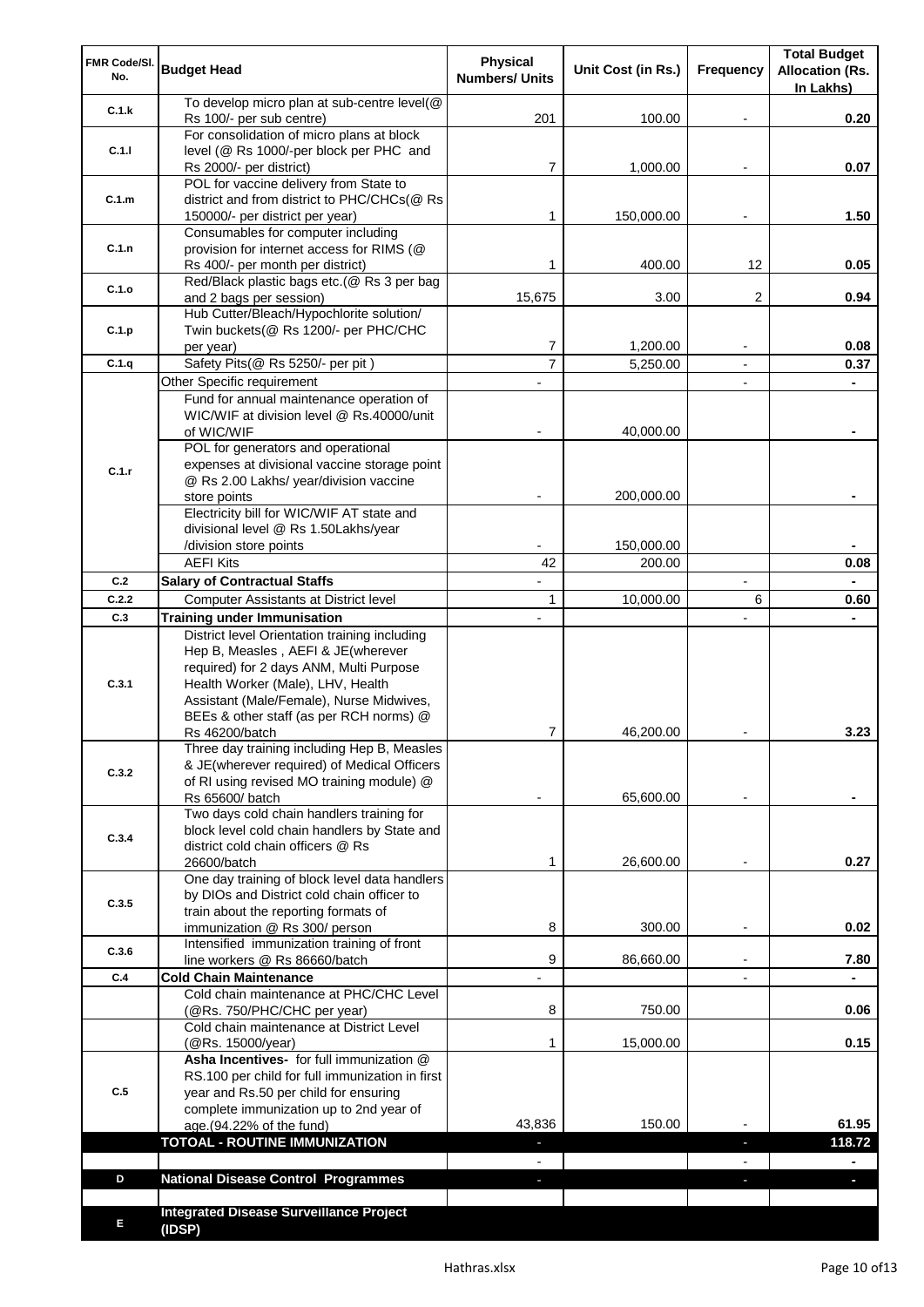| FMR Code/SI.<br>No. | <b>Budget Head</b>                                                                   | <b>Physical</b><br><b>Numbers/ Units</b> | Unit Cost (in Rs.) | Frequency | <b>Total Budget</b><br><b>Allocation (Rs.</b><br>In Lakhs) |
|---------------------|--------------------------------------------------------------------------------------|------------------------------------------|--------------------|-----------|------------------------------------------------------------|
| E.1                 | Operational Costs (Rs. 25000/0 per Month)<br>including 10 Medical Colleges           |                                          |                    |           | 3.00                                                       |
| E.2                 |                                                                                      |                                          |                    |           |                                                            |
|                     | Remuneration for Contractual Human Resource                                          |                                          |                    |           |                                                            |
| E.2.1               | Epidemiologist (Rs. 27500-44000)                                                     |                                          |                    |           | 4.16                                                       |
| E.2.2               | Microbiologist (Rs. 27500-44000)                                                     |                                          |                    |           |                                                            |
| E.3.2               | Data Manager (Rs. 18000 per Mth)                                                     |                                          |                    |           | 1.62                                                       |
| E.3.3               | Data Entry Operator (Rs. 11000/mth)                                                  |                                          |                    |           | 1.32                                                       |
|                     | <b>Training</b><br>Medical Officers (3 days) @ Rs 50000 /                            |                                          |                    |           |                                                            |
|                     | Batch, for one batch                                                                 |                                          |                    |           | ۰                                                          |
| E.8                 | Hospital Pharmacists/Nurses Training (1                                              |                                          |                    |           |                                                            |
|                     | day) @ Rs.38000 / Batch for 1 batch                                                  |                                          |                    |           |                                                            |
|                     | One Day Training of Medical College Doctors                                          |                                          |                    |           |                                                            |
| E.8                 | Costs on account of Newly Formed Districts                                           |                                          |                    |           |                                                            |
|                     | <b>TOTAL-IDSP</b>                                                                    |                                          |                    |           | 10.10                                                      |
|                     |                                                                                      |                                          |                    |           |                                                            |
| F                   | <b>National Vector Borne Disease Control</b>                                         |                                          |                    |           |                                                            |
|                     | Programme (NVBDCP)                                                                   |                                          |                    |           |                                                            |
| F.1.1               | <b>Malaria</b>                                                                       |                                          |                    |           |                                                            |
| F.1.1.b             | <b>ASHA Incentives</b>                                                               |                                          |                    |           | 1.25                                                       |
| F.1.1.d             | Monitoring, Evaluation & Supervision &                                               |                                          |                    |           |                                                            |
| F.1.1.e             | Epidemic preparedness including mobility<br><b>IEC/BCC</b>                           |                                          |                    |           | 1.50                                                       |
|                     |                                                                                      |                                          |                    |           | 0.42                                                       |
| F.1.1.g             | <b>Training/Capacity Building</b><br>Sub Total - Malaria                             |                                          |                    |           | 0.25<br>3.42                                               |
| F.1.2               |                                                                                      |                                          |                    |           |                                                            |
|                     | Dengue & Chikungunya                                                                 |                                          |                    |           |                                                            |
| F.1.2.a(iⅈ)         | Strengthening Surveillance for Apex Referral<br>Lab & Sentinel Surveillance Hospital |                                          |                    |           |                                                            |
| F.1.2.c             | Monitoring/Supervision and Rapid Response                                            |                                          |                    |           | 0.20                                                       |
| F.1.2.d             | <b>Epidemic Preparedness</b>                                                         |                                          |                    |           | 0.10                                                       |
| F.1.2.e             | Case Management                                                                      |                                          |                    |           | 0.10                                                       |
| F.1.2.f             | <b>Vector Control And Environmental</b><br>Management                                |                                          |                    |           |                                                            |
| F.1.2.g             | IEC/ BCC for Social Mobilization                                                     |                                          |                    |           | 0.10                                                       |
| F.1.2.i             | Training/Workshop                                                                    |                                          |                    |           | 0.10                                                       |
|                     | Sub Total - Dengue & Chikungunya                                                     |                                          |                    |           | 0.60                                                       |
| F.1.3               | <b>AES/JE</b>                                                                        |                                          |                    |           |                                                            |
|                     | Strengthening of Sentinel sites which will                                           |                                          |                    |           |                                                            |
| F.1.3.a             | include Diagnostics and Case Management,<br>supply of kits by Gol                    |                                          |                    |           |                                                            |
|                     | IEC / BCC Activities & printing material                                             |                                          |                    |           |                                                            |
| F.1.3.b             | pertaining to JE / AES                                                               |                                          |                    |           |                                                            |
|                     | Capacity Building in case management of                                              |                                          |                    |           |                                                            |
| F.1.3.c             | Medical Officer and paramedical from                                                 |                                          |                    |           |                                                            |
|                     | PHC/CHC at district level.                                                           |                                          |                    |           |                                                            |
| F.1.3.d             | Monitoring and supervision                                                           |                                          |                    |           |                                                            |
| F.1.3.e             | Procurement of Insecticides (Technical<br>Malathion)                                 |                                          |                    |           |                                                            |
| F.1.3.f             | Thermal Fog Machine (Small) @ 0.85                                                   |                                          |                    |           |                                                            |
|                     | lac/machine                                                                          |                                          |                    |           |                                                            |
|                     | Operational cost for Malathion fogging (As                                           |                                          |                    |           |                                                            |
| F.1.3.g             | per Availability of 3 MT Technical Malathion                                         |                                          |                    |           |                                                            |
|                     | per district)<br>Paediatric ICU Establishment and HR &                               |                                          |                    |           |                                                            |
| $F.1.3.$ j          | operational cost for Paediatric ICU in                                               |                                          |                    |           |                                                            |
|                     | <b>Endemic Districts</b>                                                             |                                          |                    |           |                                                            |
|                     | ASHA Insentivization for sensitizing                                                 |                                          |                    |           |                                                            |
| F.1.3.k             | community                                                                            |                                          |                    |           |                                                            |
|                     | Sub Total - AES/JE                                                                   |                                          |                    |           |                                                            |
| F.1.4               | <b>Lymphatic Filariasis</b>                                                          |                                          |                    |           |                                                            |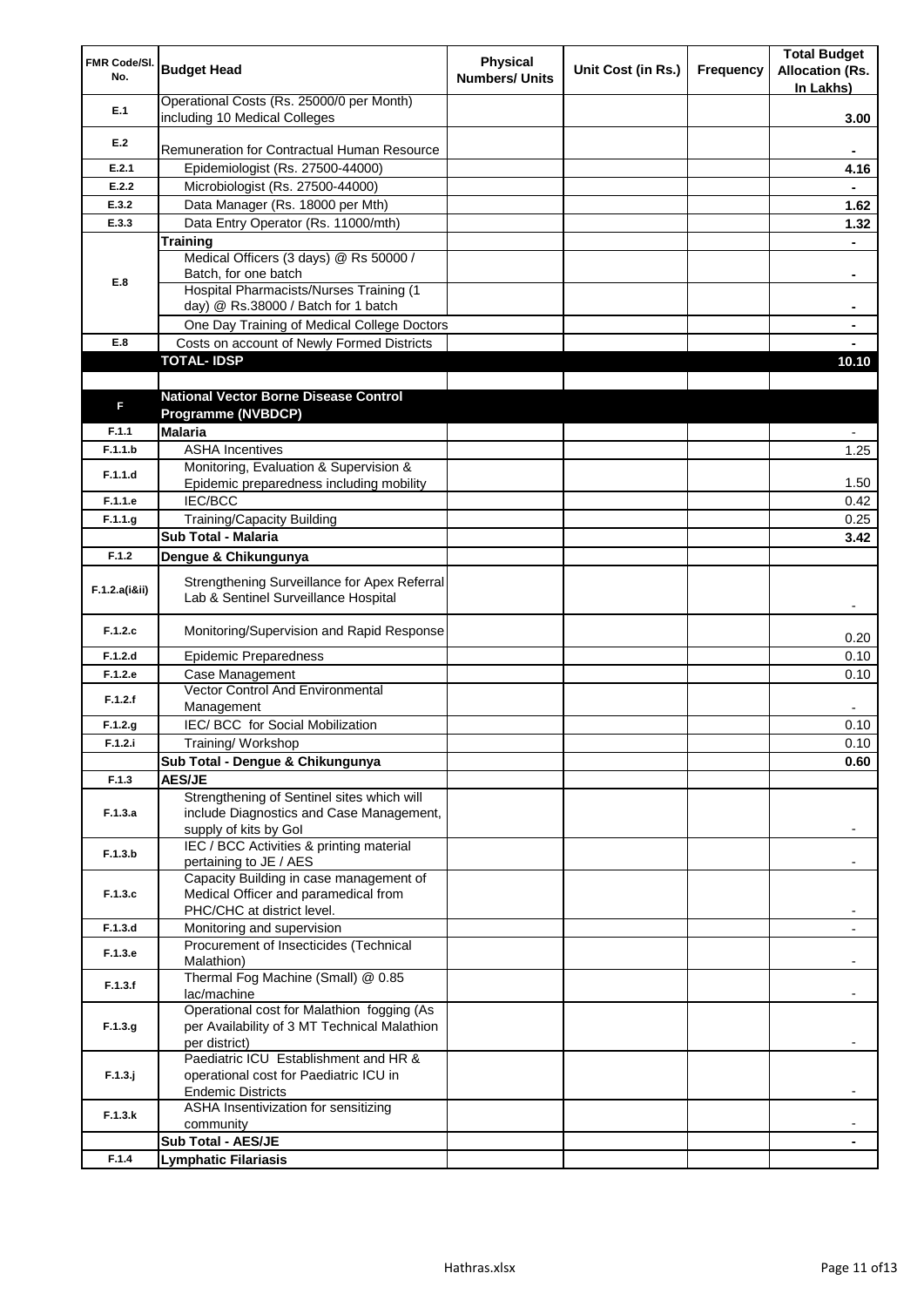| FMR Code/SI.<br>No. | <b>Budget Head</b>                                                                                                                                                                                                                                                    | Physical<br><b>Numbers/ Units</b> | Unit Cost (in Rs.) | Frequency      | <b>Total Budget</b><br><b>Allocation (Rs.</b><br>In Lakhs) |
|---------------------|-----------------------------------------------------------------------------------------------------------------------------------------------------------------------------------------------------------------------------------------------------------------------|-----------------------------------|--------------------|----------------|------------------------------------------------------------|
| F.1.4.a             | State Task Force, STAC Meeting, printing<br>forms & register/ Mobility support, district<br>coordination meeting, sensitization of media<br>etc., Morbidity management, monitoring &<br>supervision and mobility support for Rapid<br>response including Line listing |                                   |                    |                |                                                            |
| F.1.4.b             | Micro Filaria Survey                                                                                                                                                                                                                                                  |                                   |                    |                |                                                            |
| F.1.4.c             | Post MDA Assessment by medical colleges<br>(Govt, & Private)/ ICMR institutions                                                                                                                                                                                       |                                   |                    |                |                                                            |
| F.1.4.d             | Training / Sensitization of district level<br>officers on ELF & Drug Distributors /<br>Peripheral health workers                                                                                                                                                      |                                   |                    |                |                                                            |
| F.1.4.e             | Specific IEC/ BCC at State, districts, PHC,<br>Sub Centre & village lable VHSC/GKs                                                                                                                                                                                    |                                   |                    |                |                                                            |
| F.1.4.f             | Honorarium for Drug Distributors including<br>ASHA & Supervisors involve in MDA                                                                                                                                                                                       |                                   |                    |                |                                                            |
| F.1.4.h.ii          | M.F.Survey in Non Endemic districts                                                                                                                                                                                                                                   |                                   |                    |                | 0.70                                                       |
| F.1.5               | Sub Total - Lymphatic Filariasis<br>Kalazar                                                                                                                                                                                                                           |                                   |                    |                | 0.70                                                       |
| F.1.5               | Case Search/ Camp Approach                                                                                                                                                                                                                                            |                                   |                    |                |                                                            |
| F.1.5.a             | Spray Pumps & Accessories                                                                                                                                                                                                                                             |                                   |                    |                |                                                            |
| F.1.5.b             | Operational Cost for Spray including Spray<br>Wages & Pending liability of spray wages                                                                                                                                                                                |                                   |                    |                |                                                            |
| F.1.5.c             | Mobility / P.O.L./ Supervision                                                                                                                                                                                                                                        |                                   |                    |                |                                                            |
| F.1.5.d             | Monitoring & Evaluation                                                                                                                                                                                                                                               |                                   |                    |                |                                                            |
| F.1.5.e/<br>F.1.5.f | Training for Spraying /IEC/<br>BCC/Advocacy/Incentive to ASHA/Loss of<br>Wages                                                                                                                                                                                        |                                   |                    |                |                                                            |
|                     | Sub Total - Kalazar                                                                                                                                                                                                                                                   |                                   |                    |                |                                                            |
|                     | <b>Cash grant for Decentralized commodities</b>                                                                                                                                                                                                                       |                                   |                    |                |                                                            |
| F.6(a,b,c,k)        | for Malaria + Filaria F.6<br>Drugs (Chloroquine, Primaquine 2.5/7.5mg)<br>and ACT                                                                                                                                                                                     |                                   |                    |                | 0.30                                                       |
| F.6.f               | D.E.C.                                                                                                                                                                                                                                                                |                                   |                    |                |                                                            |
| F.6.h               | Dengue NS 1 antigen Kit                                                                                                                                                                                                                                               |                                   |                    |                | 0.05                                                       |
| F.6.i               | Larvicidal (Temephos, Bti(AS)/Bti (wp)(for                                                                                                                                                                                                                            |                                   |                    |                |                                                            |
|                     | polluted and non polluted water)                                                                                                                                                                                                                                      |                                   |                    |                | 0.40                                                       |
|                     | <b>Sub Total- Dec.Commodities</b><br><b>TOTAL-NVBDCP</b>                                                                                                                                                                                                              |                                   |                    |                | 0.75<br>5.47                                               |
|                     |                                                                                                                                                                                                                                                                       |                                   |                    |                |                                                            |
|                     | <b>National Leprosy Eradication</b>                                                                                                                                                                                                                                   |                                   |                    |                |                                                            |
| G                   | Programme(NLEP)                                                                                                                                                                                                                                                       |                                   |                    |                |                                                            |
| G.1                 | <b>Case Detection and Management</b>                                                                                                                                                                                                                                  |                                   |                    |                |                                                            |
| G.1.1               | Specific Plan for high endemic blocks of low<br>endemic districts                                                                                                                                                                                                     |                                   |                    |                |                                                            |
|                     | No. of High endemic blocks in Low endemic<br>Districts (ANCDR more than 10)                                                                                                                                                                                           |                                   |                    |                |                                                            |
|                     | House to House Visit by Search team                                                                                                                                                                                                                                   |                                   |                    | $\blacksquare$ | ۰                                                          |
|                     | Confrmaton of suspect                                                                                                                                                                                                                                                 |                                   |                    |                | ۰                                                          |
|                     | Intensive IEC Activity                                                                                                                                                                                                                                                |                                   |                    |                | ۰                                                          |
| G.1.2               | <b>Services in Urban services</b><br>Urban Project 2 Mega cities, 2 medium City                                                                                                                                                                                       |                                   |                    |                | $\blacksquare$                                             |
|                     | 2, 8 Medium City 1, 40 Townships                                                                                                                                                                                                                                      |                                   |                    |                | 1.14                                                       |
| G.1.3               | <b>ASHA involvement</b>                                                                                                                                                                                                                                               |                                   |                    |                |                                                            |
|                     | <b>ASHA Sensitization</b>                                                                                                                                                                                                                                             |                                   |                    |                | 0.011                                                      |
|                     | <b>ASHA Incentive for Services</b>                                                                                                                                                                                                                                    |                                   |                    |                | 0.025                                                      |
| G.1.4               | <b>Materials &amp; Supplies</b><br>Supportive Drugs & Dressing materials                                                                                                                                                                                              |                                   |                    |                | 0.40                                                       |
|                     | Laboratory reagents and equipments                                                                                                                                                                                                                                    |                                   |                    |                |                                                            |
|                     | scalpels etc.                                                                                                                                                                                                                                                         |                                   |                    |                | 0.08                                                       |
|                     | Printing works                                                                                                                                                                                                                                                        |                                   |                    |                | 0.12                                                       |
| G.1.5               | <b>NGO Services</b>                                                                                                                                                                                                                                                   |                                   |                    |                | $\blacksquare$                                             |
| G.2                 | <b>DPMR</b>                                                                                                                                                                                                                                                           |                                   |                    |                |                                                            |